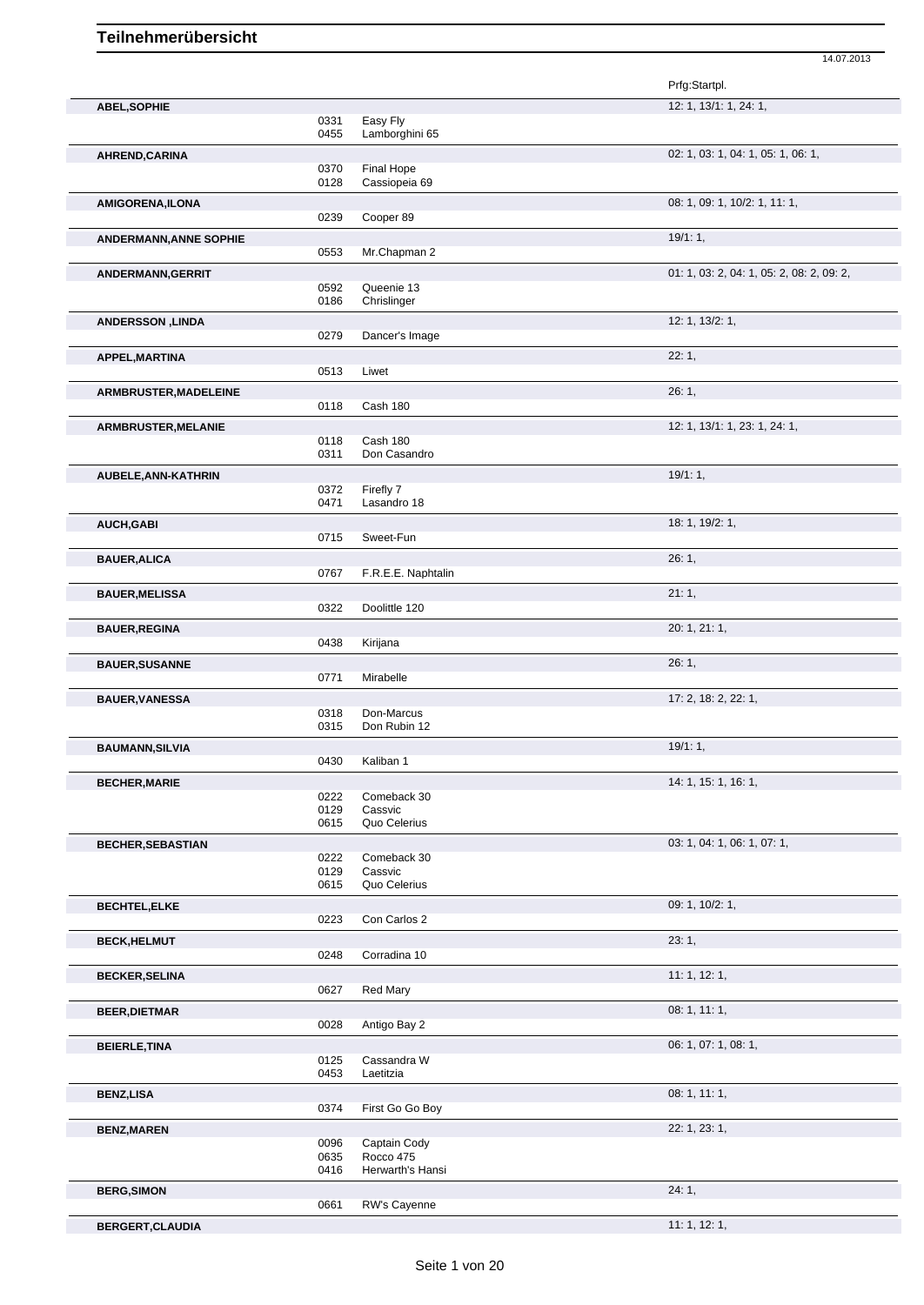| Prfg:Startpl. |  |
|---------------|--|
|               |  |

|                                   |              |                                  | .                                    |
|-----------------------------------|--------------|----------------------------------|--------------------------------------|
|                                   | 0113         | Caro mio 7                       |                                      |
|                                   |              |                                  |                                      |
| <b>BETZ, JULE</b>                 |              |                                  | 25:1,                                |
|                                   | 0726         | Toulouse 69                      |                                      |
|                                   | 0178<br>0428 | Chica We<br>Jacko 24             |                                      |
|                                   |              |                                  |                                      |
| <b>BETZ, MICHAEL</b>              |              |                                  | 03: 1, 04: 2, 05: 2, 06: 1,          |
|                                   | 0726         | Toulouse 69                      |                                      |
|                                   | 0178         | Chica We                         |                                      |
| <b>BIESINGER, BEATE</b>           |              |                                  | 06: 1, 07: 1, 08: 2, 14: 1, 15: 1,   |
|                                   | 0163         | Che Figa                         |                                      |
|                                   | 0421         | H.S. Bodegas                     |                                      |
|                                   | 0426         | <b>Ilyse Dear</b>                |                                      |
|                                   | 0236         | Cool Cleo                        |                                      |
|                                   | 0561         | Never My                         |                                      |
| <b>BIESINGER, WOLFGANG</b>        |              |                                  | 08: 1, 09: 1, 10/2: 1, 11: 1, 16: 2, |
|                                   | 0163         | Che Figa                         |                                      |
|                                   | 0421         | H.S. Bodegas                     |                                      |
|                                   | 0426         | <b>Ilyse Dear</b>                |                                      |
|                                   | 0236         | Cool Cleo                        |                                      |
|                                   | 0561         | Never My                         |                                      |
| <b>BIRKERT, BETTINA</b>           |              |                                  | 11: 1, 13/2: 1,                      |
|                                   | 0030         | <b>Appearing Girl</b>            |                                      |
|                                   | 0095         | Capanatschi                      |                                      |
|                                   |              |                                  |                                      |
| <b>BISCHOFF, ANNELIE</b>          |              |                                  | 04: 1, 09: 1,                        |
|                                   | 0240         | Cora 473                         |                                      |
|                                   | 0662         | Saigon 31                        |                                      |
| <b>BISCHOFF, SABRINA</b>          |              |                                  | 18: 1, 19/2: 1,                      |
|                                   | 0625         | Ravenhawk                        |                                      |
| <b>BJELCIK, LARISSA</b>           |              |                                  | 24:1,                                |
|                                   | 0621         | Ramiro 319                       |                                      |
|                                   | 0478         | Lavella <sub>2</sub>             |                                      |
|                                   |              |                                  |                                      |
| <b>BLATT, LUISE</b>               |              |                                  | 17:1,                                |
|                                   | 0276         | Dalida 51                        |                                      |
| <b>BLESSING, LARISSA JANINA</b>   |              |                                  | 09:1,                                |
|                                   | 0365         | Ferdinand 184                    |                                      |
|                                   | 0575         | PBM Cous-Cous                    |                                      |
|                                   | 0336         | Embassy's Ass                    |                                      |
|                                   | 0406         | Guitane van de Herkkant          |                                      |
| <b>BLESSING, MARISKA PATRICIA</b> |              |                                  | 09: 1, 10/1: 1,                      |
|                                   | 0365         | Ferdinand 184                    |                                      |
|                                   | 0575         | PBM Cous-Cous                    |                                      |
|                                   | 0336         | Embassy's Ass                    |                                      |
|                                   | 0406         | Guitane van de Herkkant          |                                      |
|                                   |              |                                  |                                      |
| <b>BLUM, EVA SUSANNE</b>          |              |                                  | 09: 2, 10/1: 2, 11: 2,               |
|                                   | 0375<br>0102 | <b>First Lilly</b><br>Carina 501 |                                      |
|                                   |              |                                  |                                      |
| BOESSENDOERFER, SARAH             |              |                                  | 25:1,                                |
|                                   | 0073         | Calimero H 4                     |                                      |
| <b>BOLL,LIV</b>                   |              |                                  | 11: 1, 12: 1,                        |
|                                   | 0477         | Lausejunge AH                    |                                      |
|                                   |              |                                  | 12: 1, 13/2: 1, 24: 1,               |
| <b>BOSCHE, KARIN</b>              |              |                                  |                                      |
|                                   | 0664         | Sally Ann 3                      |                                      |
| <b>BOXRIKER,EVA</b>               |              |                                  | 04: 1, 05: 1, 07: 1, 08: 1,          |
|                                   | 0652         | Roxino                           |                                      |
| <b>BROSS, ADRIANA</b>             |              |                                  | 17:1, 18:1,                          |
|                                   | 0323         | Dorato Valmalenco                |                                      |
|                                   |              |                                  |                                      |
| <b>BRUCKER, KATHLEEN</b>          |              |                                  | 19/1: 1, 20: 1, 21: 1,               |
|                                   | 0403         | Grandessa E                      |                                      |
| <b>BRUECHMANN, JULE JOHANNA</b>   |              |                                  | 09: 1, 10/2: 1,                      |
|                                   | 0206         | Coburger 2                       |                                      |
|                                   |              |                                  |                                      |
| <b>BRUETTING, VICTORIA</b>        |              |                                  | 03: 1, 07: 1, 08: 1, 09: 1,          |
|                                   | 0580         | Poesie 117                       |                                      |
| <b>BUDISCHOWSKY,CAROLINE</b>      |              |                                  | 22: 1, 23: 2,                        |
|                                   | 0634         | RM V-Power                       |                                      |
|                                   | 0405         | Gründleinshofs Tanzmarie         |                                      |
|                                   | 0271         | D'Accord 68                      |                                      |
| <b>BUEHLER, YASMIN</b>            |              |                                  | 24: 1, 25: 1,                        |
|                                   | 0497         | Liane 168                        |                                      |
|                                   | 0744         | Whispers of the Black Pearl      |                                      |
|                                   |              |                                  |                                      |
| <b>CHRISTOF, DANIELA</b>          |              |                                  | 18:2,                                |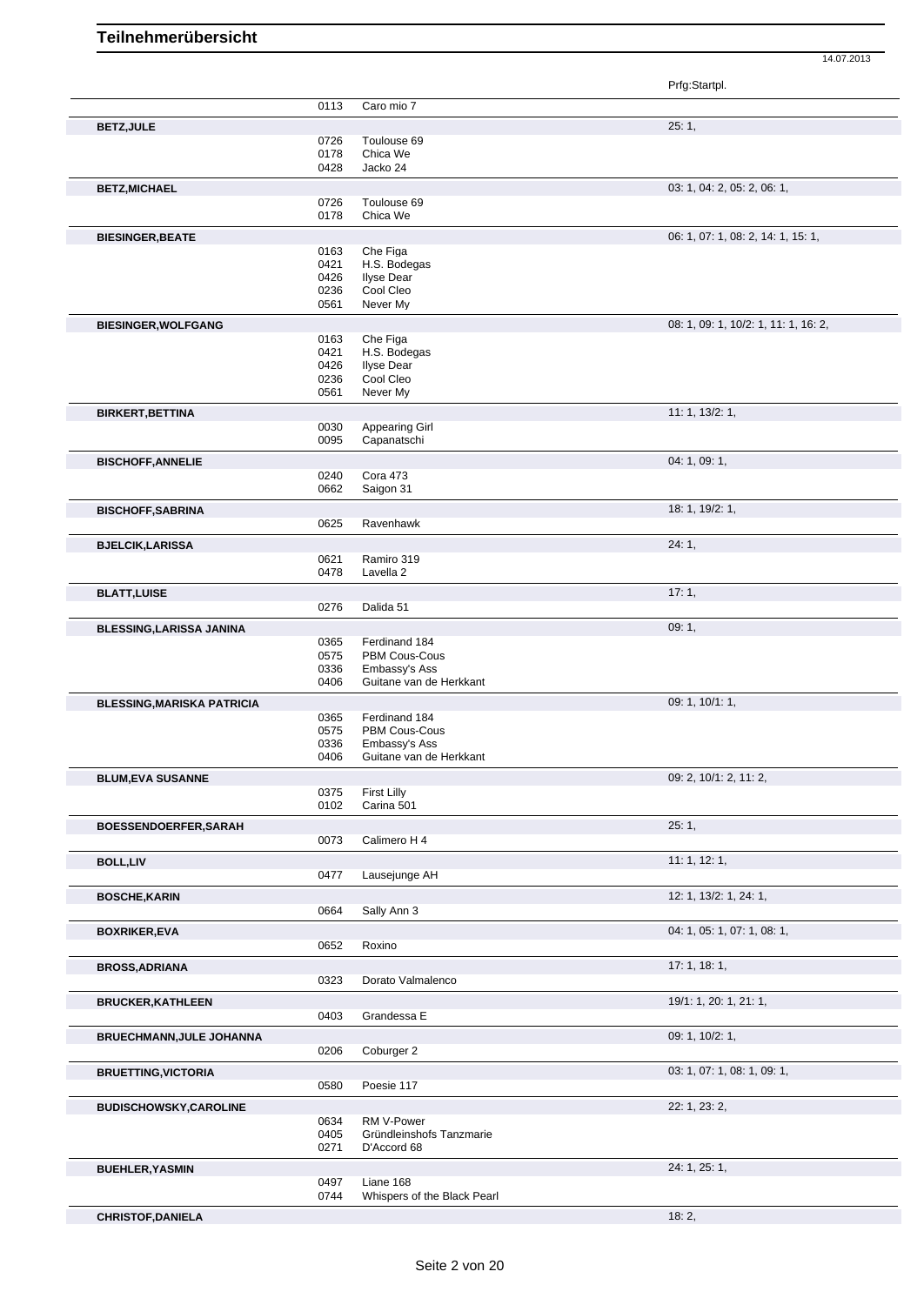|                        |              |                                  | Prfg:Startpl.                                              |
|------------------------|--------------|----------------------------------|------------------------------------------------------------|
|                        | 0645         | Ron Royal 3                      |                                                            |
|                        | 0464         | Lantigo T                        |                                                            |
| <b>COLLEE, LILLI</b>   |              |                                  | 10/2: 1, 11: 1, 13/1: 1,                                   |
|                        | 0730         | <b>Unique Prince</b>             |                                                            |
| <b>COLLEE, ULI</b>     |              |                                  | 01: 2, 02: 2, 03: 2, 04: 2, 05: 2, 14: 3,<br>15: 1, 16: 1, |
|                        | 0454         | Laihla                           |                                                            |
|                        | 0213         | Cohiba 6                         |                                                            |
|                        | 0571         | Pakkato                          |                                                            |
|                        | 0134         | Cavalier 72                      |                                                            |
|                        | 0450         | Lady Balou 3                     |                                                            |
|                        | 0451         | Lady Gaga 17                     |                                                            |
|                        | 0603         | Quiloa du Tillard                |                                                            |
|                        | 0297         | Derrick 109                      |                                                            |
|                        | 0050<br>0071 | <b>Barry Brown Escaille</b>      |                                                            |
|                        |              | Cajon                            |                                                            |
| <b>CONRAD, ISABEL</b>  |              |                                  | 10/1: 1, 11: 1, 12: 1, 13/2: 1,                            |
|                        | 0175<br>0034 | Chiana <sub>S</sub><br>Aracona 2 |                                                            |
| <b>DERICHS, JUDITH</b> |              |                                  | 12: 1, 13/2: 1,                                            |
|                        | 0010         | Acorado H                        |                                                            |
| DIEBENKORN, SUSANN     |              |                                  | 18: 1, 19/1: 1, 22: 1,                                     |
|                        | 0705         | Solino 6                         |                                                            |
|                        | 0413         | Heaven Star 3                    |                                                            |
|                        | 0678         | Sarasani 10                      |                                                            |
|                        | 0316         | Don Sevillano                    |                                                            |
|                        | 0429         | James Dean 4                     |                                                            |
| DIENER, MARIE-THERESE  |              |                                  | 20:1,                                                      |
|                        | 0563<br>0011 | Nick 27<br>Acornelli             |                                                            |
|                        |              |                                  |                                                            |
| DIERLE, MEIKE          | 0758         | Askan                            | 24: 1, 26: 1,                                              |
|                        | 0762         | Calia                            |                                                            |
| DIETERICH, MARION      |              |                                  | 17: 1, 18: 1,                                              |
|                        | 0742         | Wellentyne                       |                                                            |
| DOERNER, FRANZISKA     |              |                                  | 18:1,                                                      |
|                        | 0411         | Harlikin                         |                                                            |
|                        | 0040         | Astor 214                        |                                                            |
| DOLDERER, ILKA         |              |                                  | 12: 1, 13/2: 1,                                            |
|                        | 0292         | Degado                           |                                                            |
| DUELL, JULIA           |              |                                  | 08:1, 11:1,                                                |
|                        | 0468         | Laredo 207                       |                                                            |
| <b>DURST, JOACHIM</b>  |              |                                  | 01: 1, 02: 1,                                              |
|                        | 0009         | Acorada K                        |                                                            |
|                        | 0162         | Che 5                            |                                                            |
| EISENMANN, JULIA       |              |                                  | 10/2: 1, 14: 1, 15: 1, 17: 1, 18: 1, 22:                   |
|                        | 0283         | Darwin 122                       | 2, 23: 2,                                                  |
|                        | 0270         | Dacaprio 3                       |                                                            |
|                        | 0746         | Wie Wilander-Star                |                                                            |
|                        | 0648         | Rosalie 185                      |                                                            |
|                        | 0290         | Dayniera                         |                                                            |
|                        | 0037         | Ariane 379                       |                                                            |
|                        | 0713         | Sue Ellen 18                     |                                                            |
|                        | 0381         | Florencino il Primo              |                                                            |
|                        | 0389<br>0281 | Funny Fritz E<br>Dark Diamond 47 |                                                            |
|                        |              |                                  |                                                            |
| EISER, CLAUDIA         | 0620         | Ramina 184                       | 17:1,                                                      |
|                        |              |                                  | 02: 1, 03: 1, 04: 2, 05: 2, 06: 1, 08: 1,                  |
| EITEL, MARKUS          | 0238         | Coolion                          |                                                            |
|                        | 0019         | Alpha Rose                       |                                                            |
| ELSEN, ALEXANDER       |              |                                  | 13/1: 1, 24: 1,                                            |
|                        | 0674         | Santana 842                      |                                                            |
|                        | 0469         | Larina 136                       |                                                            |
| <b>ELSEN, JOHANNA</b>  |              |                                  | 24: 1, 25: 1, 26: 1,                                       |
|                        | 0307         | Diewirdnochwas                   |                                                            |
|                        | 0378<br>0016 | Flavia 50<br>Alana 44            |                                                            |
|                        |              |                                  |                                                            |
| ELSEN, MAXIMILIAN      | 0674         | Santana 842                      | 12:1,                                                      |
|                        |              |                                  |                                                            |
| ENGEL, LARISSA         |              |                                  | 03: 1, 06: 1,                                              |
|                        | 0724         | Topperino van Driene             |                                                            |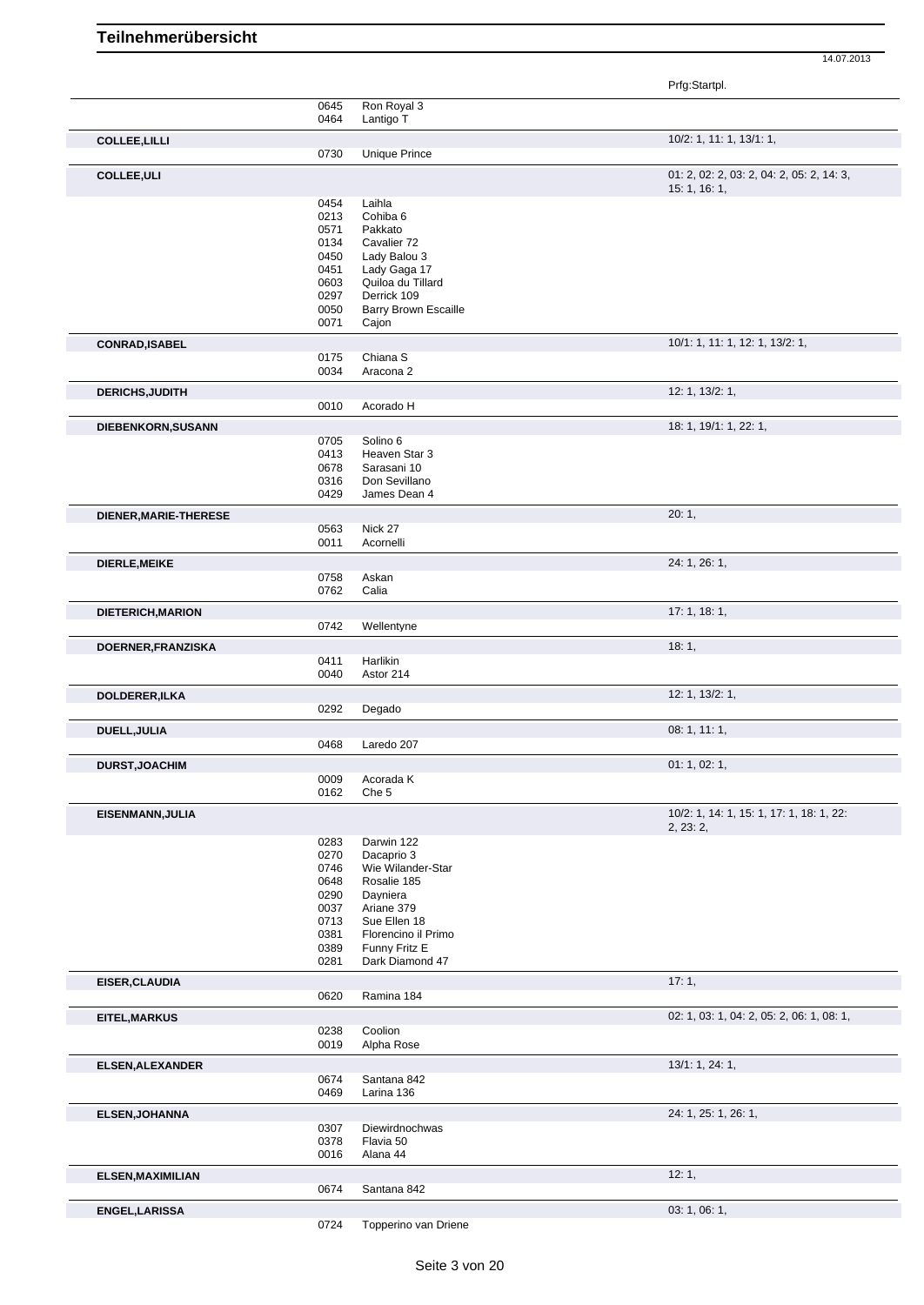|                                   |              |                                   | Prfg:Startpl.                             |
|-----------------------------------|--------------|-----------------------------------|-------------------------------------------|
|                                   | 0754         | Zandro Boy 2                      |                                           |
| ENGELHARDT, JOHANNA               |              |                                   | 11: 1, 12: 1, 13/1: 1,                    |
|                                   | 0536         | Lunatic 20                        |                                           |
| <b>ENGELHARDT, KARIN</b>          |              |                                   | 07:1,09:1,                                |
|                                   | 0100         | Caretina 25                       |                                           |
| <b>ENGELHARDT,LISA</b>            |              |                                   | 06: 1, 07: 1, 08: 1, 09: 1, 10/2: 1, 11:  |
|                                   | 0537         | Lybell du Bree                    | 1,                                        |
|                                   | 0536         | Lunatic 20                        |                                           |
| <b>ENGELHARDT, MIKA KATHARINA</b> |              |                                   | 09: 1, 10/1: 1,                           |
|                                   | 0100         | Caretina 25                       |                                           |
|                                   | 0529         | Luciana Syringa                   |                                           |
| <b>ENGLER-SCHNEIDER, MARION</b>   |              |                                   | 12:1,                                     |
|                                   | 0556         | My Lord 114                       |                                           |
| <b>ENGLERT, SABINE</b>            |              |                                   | 12: 1, 13/2: 1, 20: 1, 21: 1,             |
|                                   | 0126         | Cassidy 21                        |                                           |
| <b>ERDMANN,LISA</b>               |              |                                   | 04: 1, 08: 1, 09: 1,                      |
|                                   | 0226         | Conectra                          |                                           |
|                                   | 0258         | Crocodile Dundee 10               |                                           |
| <b>ERDMANN, ULRIKE</b>            |              |                                   | 01: 2, 02: 2, 03: 2,                      |
|                                   | 0260<br>0226 | Cubanita 3<br>Conectra            |                                           |
|                                   | 0258         | Crocodile Dundee 10               |                                           |
| <b>FALK, MELANIE</b>              |              |                                   | 18: 1, 19/1: 1, 21: 1,                    |
|                                   | 0632         | Rivano 13                         |                                           |
| <b>FANDRICH, MAREIKE</b>          |              |                                   | 07: 2, 08: 2, 09: 2, 10/1: 2, 11: 2, 16:  |
|                                   |              |                                   | 1,                                        |
|                                   | 0334<br>0404 | Eilika Escada                     |                                           |
|                                   | 0345         | Grannus Lady 2<br>Eulenspiegel 19 |                                           |
|                                   |              |                                   | 01: 2, 02: 2, 03: 3, 04: 3, 05: 3, 14: 2, |
| <b>FARNHAM, CLAIRE</b>            |              |                                   | 15:2,                                     |
|                                   | 0234         | Contina 17                        |                                           |
|                                   | 0576         | Persormance                       |                                           |
|                                   | 0499         | Liberty Life 8                    |                                           |
|                                   | 0145<br>0436 | Cento's Girl<br>Keep Cool 25      |                                           |
|                                   | 0214         | Colatos                           |                                           |
|                                   | 0740         | Wannebe                           |                                           |
| FELLGER, ALINA                    |              |                                   | 21: 1, 25: 1,                             |
|                                   | 0722         | Tibatong 2                        |                                           |
| <b>FENGLER, FRAUKE</b>            |              |                                   | 18: 1, 19/2: 1,                           |
|                                   | 0687         | Scott 39                          |                                           |
| <b>FERRAUD, MICHELLE</b>          |              |                                   | 26:1,                                     |
|                                   | 0763         | Chilli                            |                                           |
| <b>FIEGER, PETRA</b>              |              |                                   | 22:1,                                     |
|                                   | 0417         | Hitch                             |                                           |
| <b>FIEL, JACQUELINE</b>           |              |                                   | 25:1,                                     |
|                                   | 0323         | Dorato Valmalenco                 |                                           |
| <b>FISCHBAECK, MARGIT</b>         |              |                                   | 10/1: 1, 11: 1, 12: 1, 19/1: 1,           |
|                                   | 0472         | Lasting                           |                                           |
|                                   | 0727         | Ukulele 2                         |                                           |
| <b>FISCHER, CHRISTINE</b>         |              |                                   | 17: 1, 18: 1, 19/1: 1,                    |
|                                   | 0493         | Leonardo 692                      |                                           |
| <b>FLEISCH, TANJA</b>             |              |                                   | 20:1,                                     |
|                                   | 0379         | <b>Fleck Beauty</b>               |                                           |
| <b>FORESTER, LENA</b>             | 0761         |                                   | 24: 1, 26: 1,                             |
|                                   |              | Caitana                           |                                           |
| <b>FREIDLE, JASMIN</b>            |              |                                   | 24: 1, 25: 1, 26: 1,                      |
|                                   | 0770<br>0688 | Mira<br>Sedan 36                  |                                           |
|                                   |              |                                   |                                           |
| <b>FREIDLE, SABRINA</b>           | 0774         | Sandy                             | 24: 1, 25: 1, 26: 1,                      |
|                                   | 0769         | Janosch                           |                                           |
| <b>FREUNDSCHIG, ANNKATRIN</b>     |              |                                   | 09: 1, 10/2: 2,                           |
|                                   | 0018         | Alice 323                         |                                           |
|                                   | 0733         | Valentino 297                     |                                           |
| FROEHLCKE, THERESA                |              |                                   | 08:1,                                     |
|                                   |              |                                   |                                           |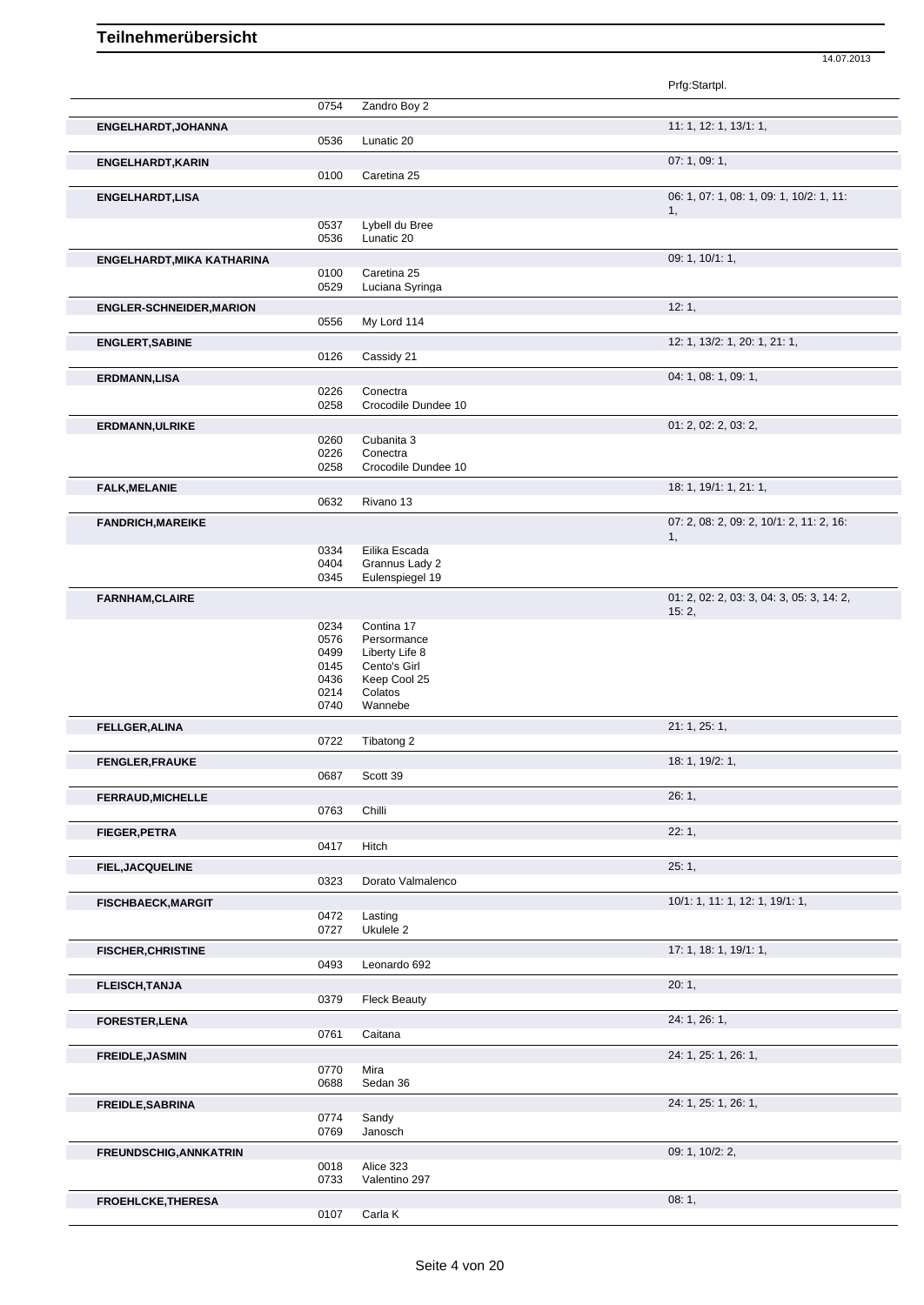|                                    |              |                         | Prfg:Startpl.                             |
|------------------------------------|--------------|-------------------------|-------------------------------------------|
| <b>FROEHLICH, NICOLE</b>           |              |                         | 18: 1, 19/1: 1,                           |
|                                    | 0608         | Quintero 12             |                                           |
| <b>FUNDIS, MARTIN</b>              |              |                         | 01: 1, 03: 2, 04: 2, 05: 1, 14: 1, 15: 1, |
|                                    | 0578         | Pinkus 29               |                                           |
|                                    | 0652         | Roxino                  |                                           |
|                                    | 0074<br>0195 | Calina 60<br>Claas 13   |                                           |
|                                    | 0058         | <b>Black Berrie</b>     |                                           |
| GERATHEWOHL, JULIA-MADELEIN        |              |                         | 12: 1, 13/2: 1,                           |
|                                    | 0208         | Coco Chanel 193         |                                           |
| <b>GERRITZEN, FLORIAN</b>          |              |                         | 24:1,                                     |
|                                    | 0696         | Simba 158               |                                           |
| <b>GERRITZEN, LISA-MARIE</b>       |              |                         | 25: 1, 26: 1,                             |
|                                    | 0776         | Magic-Max               |                                           |
|                                    | 0371         | Finaud 18               |                                           |
| <b>GERSTENBERGER, LENA</b>         |              |                         | 11:1, 12:1,                               |
|                                    | 0412         | Hassana                 |                                           |
| GIESER, BRUNO                      |              |                         | 08: 1, 09: 1,                             |
|                                    | 0043         | Aura 25                 |                                           |
| GIESER, EDWIN                      |              |                         | 04: 1, 07: 2, 08: 1,                      |
|                                    | 0496         | Lex <sub>63</sub>       |                                           |
|                                    | 0415         | Henkel's Cassini        |                                           |
|                                    | 0245         | Coreggio 2              |                                           |
|                                    | 0598         | Quibelle 9              |                                           |
|                                    | 0612<br>0082 | Quivive 6<br>Campfire 2 |                                           |
|                                    | 0256         | Craig S.S               |                                           |
|                                    | 0111         | Carlton 12              |                                           |
|                                    | 0055         | <b>BK Lordanos</b>      |                                           |
|                                    | 0161         | Chateau L               |                                           |
|                                    | 0044         | Avalon 97               |                                           |
|                                    | 0604         | Quinchy                 |                                           |
|                                    | 0219         | Columbus TS             |                                           |
|                                    | 0259         | Crossing-Blue           |                                           |
|                                    | 0534         | Lucyta                  |                                           |
|                                    | 0199         | Clara 83                |                                           |
|                                    | 0606         | Quintera 25             |                                           |
|                                    | 0098         | Carat 118               |                                           |
|                                    | 0599         | Quick Capitol S.S       |                                           |
|                                    | 0567         | Odessa 187              |                                           |
|                                    | 0500         | Life is easy 2          |                                           |
|                                    | 0332         | Edison 41               |                                           |
| <b>GOYOAGA ELIZALDE, FRANCISCO</b> |              |                         | 03: 1, 06: 1, 09: 1, 14: 2, 16: 2,        |
|                                    | 0689         | Sella Ronda 2           |                                           |
|                                    | 0078         | Calypso 437             |                                           |
|                                    | 0069         | Cadiz 51                |                                           |
|                                    | 0232         | Contento 14             |                                           |
|                                    | 0514         | Lleida                  |                                           |
|                                    | 0424         | Idool vd Withoeve       |                                           |
| <b>GRINDEL, LINA</b>               | 0773         | Raffaelo                | 26:1,                                     |
|                                    |              |                         |                                           |
| GROH, EVA                          |              | Collin 57               | 03: 1, 05: 1, 14: 2, 16: 1,               |
|                                    | 0218         | Champ 173               |                                           |
|                                    | 0152<br>0085 | Canaletto 23            |                                           |
|                                    | 0167         | Chenoa 4                |                                           |
| <b>GROH,LISSY</b>                  |              |                         | 08: 2, 09: 2, 10/2: 2, 11: 2, 13/1: 1,    |
|                                    | 0709         | Starlight 127           |                                           |
|                                    | 0152         | Champ 173               |                                           |
|                                    | 0085         | Canaletto 23            |                                           |
|                                    | 0167         | Chenoa 4                |                                           |
| <b>GSELL, SUSANNE</b>              |              |                         | 14:1,                                     |
|                                    | 0631         | Rieck's Calla Gold      |                                           |
| <b>GUENTER, BEATE</b>              |              |                         | 25: 1, 26: 1,                             |
|                                    | 0317         | Donald 346              |                                           |
| <b>GUHR, SABRINA</b>               |              |                         | 13/2: 1, 21: 1,                           |
|                                    | 0695         | Simaron                 |                                           |
| HAAG, ELEA                         |              |                         | 26:1,                                     |
|                                    | 0767         | F.R.E.E. Naphtalin      |                                           |
| HABART, SELINA                     |              |                         | 12:1,                                     |
|                                    | 0456         | Lamborghini-Lover       |                                           |
| <b>HACHTEL, JOCHEN</b>             | 0033         | Araccio                 | 07: 1, 08: 1, 09: 1, 10/1: 1, 11: 1,      |
|                                    |              |                         |                                           |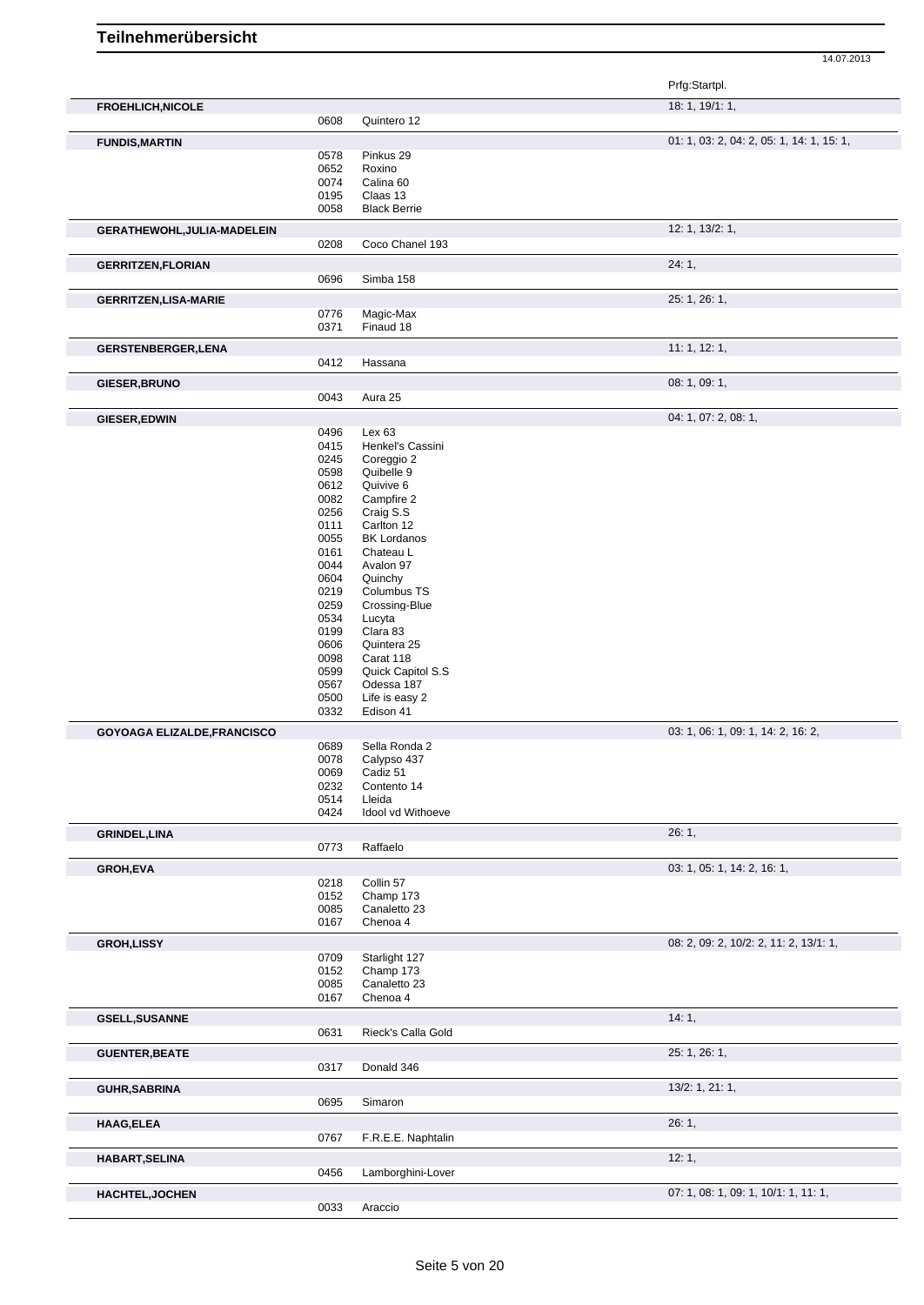|                           |              |                                | Prfg:Startpl.                             |
|---------------------------|--------------|--------------------------------|-------------------------------------------|
| <b>HACK, SUSANNE</b>      |              |                                | 19/2: 1, 21: 1,                           |
|                           | 0319         | Donna Beneria                  |                                           |
|                           | 0398         | Gladdys girl                   |                                           |
| <b>HAECKER, LEONIE</b>    |              |                                | 26:1,                                     |
|                           | 0651         | Rossini 70                     |                                           |
|                           | 0358         | Fee 783                        |                                           |
| <b>HAEFELE,LEA</b>        |              |                                | 20: 2, 21: 2, 25: 2,                      |
|                           | 0568         | Pablo Picasso 88               |                                           |
|                           | 0546         | Miss Jackson 2                 |                                           |
| <b>HAEGELE, THEI</b>      |              |                                | 20: 1, 21: 1,                             |
|                           | 0304         | Diamond Dream 15               |                                           |
| HAEUSSERMANN, JANA        |              |                                | 08: 1, 09: 1, 10/2: 1, 11: 1, 13/1: 1,    |
|                           | 0216         | Coleta                         |                                           |
|                           | 0218         | Collin 57                      |                                           |
| HAEUSSERMANN, LENA        |              |                                | 07: 1, 08: 1, 09: 1, 10/2: 1, 11: 1,      |
|                           | 0525         | Lotte 579                      |                                           |
| <b>HAHN, VIVIAN</b>       |              |                                | 09: 1, 10/1: 1, 11: 1, 12: 1,             |
|                           | 0616         | Qusanija                       |                                           |
|                           | 0665         | Sammy Deluxe T                 |                                           |
| <b>HAHN, VOLKER</b>       |              |                                | 02: 2, 03: 2, 05: 2, 06: 2, 16: 1,        |
|                           | 0090         | Candy - Girl                   |                                           |
|                           | 0057         | B.L. Avena                     |                                           |
|                           | 0641         | Romana 213                     |                                           |
|                           | 0180<br>0265 | Chico Condios                  |                                           |
|                           | 0380         | Cyna May<br>Fleur de la Cour   |                                           |
|                           | 0115         | Carry Me 5                     |                                           |
|                           | 0056         | <b>BL</b> Acina                |                                           |
|                           | 0457         | Lamorena G.                    |                                           |
|                           | 0005         | Absalon 11                     |                                           |
|                           | 0070         | Caitano 28                     |                                           |
|                           | 0718         | Tasmania NH                    |                                           |
|                           | 0052<br>0729 | Bebe de Baloubet<br>Umberto 23 |                                           |
|                           |              |                                |                                           |
| <b>HALDY, NICO</b>        | 0491         | Leo 454                        | 01: 1, 02: 1,                             |
|                           | 0075         | Calinka S                      |                                           |
|                           | 0716         | Sydney Z 2                     |                                           |
| <b>HAMPRECHT, SOPHIA</b>  |              |                                | 25: 1, 26: 1,                             |
|                           | 0759         | Balou                          |                                           |
|                           |              |                                |                                           |
| <b>HANSELMANN, KLAUS</b>  | 0253         | Corvara 14                     | 05: 1, 08: 2,                             |
|                           | 0174         | Cheyenne 849                   |                                           |
|                           |              |                                |                                           |
| <b>HARINGS, EILEEN</b>    | 0267         | Cyrill 11                      | 20: 1, 25: 1,                             |
|                           |              |                                |                                           |
| <b>HARNISCH, CARINA</b>   |              |                                | 17:1,                                     |
|                           | 0670         | San Jolie                      |                                           |
| <b>HARTMANN,FRANK</b>     |              |                                | 01: 1, 02: 1, 03: 1, 05: 1, 06: 1,        |
|                           | 0692         | Severino P                     |                                           |
|                           | 0303<br>0531 | Diamant 573<br>Lucky Loop      |                                           |
|                           |              |                                |                                           |
| <b>HEES, ANN-CATHRIN</b>  | 0588         | Quadratico Practico            | 11: 1, 12: 1, 13/1: 1,                    |
|                           | 0049         | Baroubino                      |                                           |
|                           |              |                                | 03: 1, 04: 1, 05: 2, 06: 2, 07: 2, 08: 2, |
| <b>HEIDRICH, MATTHIAS</b> |              |                                | 14: 1, 15: 1,                             |
|                           | 0251         | Cortez 57                      |                                           |
|                           | 0593         | Quel Couleur                   |                                           |
|                           | 0188         | Cicero H                       |                                           |
|                           | 0237         | Cool Colour                    |                                           |
|                           | 0054         | Belucci da Roma                |                                           |
|                           | 0550         | Mr. Cayday                     |                                           |
| <b>HEIM, MATTHIAS</b>     |              |                                | 22:2,                                     |
|                           | 0316         | Don Sevillano                  |                                           |
|                           | 0429         | James Dean 4                   |                                           |
| <b>HEINRICH, UWE</b>      |              |                                | 01: 1, 02: 1, 03: 1,                      |
|                           | 0515         | Look at me 19                  |                                           |
| HELLER, JANA-STEPHANIE    |              |                                | 07: 1, 10/1: 2, 11: 2, 12: 2,             |
|                           | 0225         | Concorde 61                    |                                           |
|                           | 0363         | Felicia 47                     |                                           |
|                           | 0562         | Nic Nac 4                      |                                           |
| <b>HELLER, SEBASTIAN</b>  |              |                                | 01: 1, 02: 1, 03: 1, 04: 2, 05: 1, 06: 3, |
|                           |              |                                | 14: 2, 15: 2, 16: 3,                      |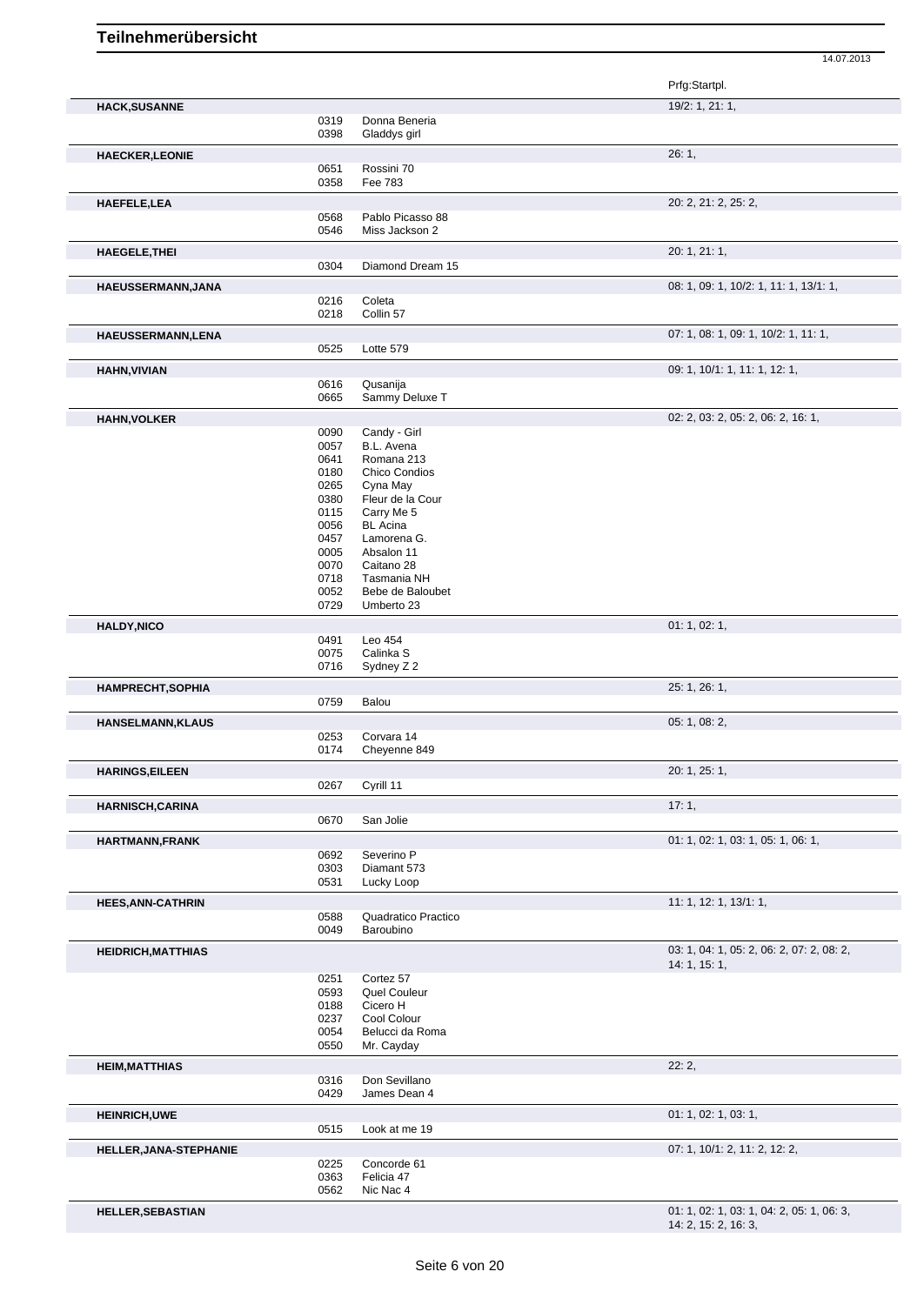Prfg:Startpl.

|                          | 0004         | Abrisca 3                   |                                 |
|--------------------------|--------------|-----------------------------|---------------------------------|
|                          | 0246         | Coridano                    |                                 |
|                          | 0123<br>0225 | Casionara<br>Concorde 61    |                                 |
|                          | 0363         | Felicia 47                  |                                 |
|                          | 0355         | FBW Claydon                 |                                 |
|                          | 0117         | Cascaya 55                  |                                 |
|                          | 0164         | Checker 31                  |                                 |
|                          | 0124         | Casira 7                    |                                 |
|                          | 0212<br>0026 | Cody 84<br>Anelina          |                                 |
|                          | 0121         | Casinero                    |                                 |
| <b>HELLMICH, ANDREAS</b> |              |                             | 04: 1, 07: 1,                   |
|                          | 0133         | Cato 62                     |                                 |
|                          |              |                             |                                 |
| <b>HELLMICH, BRITTA</b>  |              |                             | 04: 1, 05: 1, 07: 1, 08: 1,     |
|                          | 0133<br>0106 | Cato 62<br>Carla 129        |                                 |
|                          |              |                             |                                 |
| <b>HENKE, ANNIKA</b>     |              |                             | 09: 1, 10/1: 1,                 |
|                          | 0545         | Mercedes 97                 |                                 |
| <b>HENKE, JOHANNA</b>    |              |                             | 08: 1, 12: 1, 13/2: 1,          |
|                          | 0444         | La Jolie 56                 |                                 |
|                          | 0116<br>0229 | Casandro 13<br>Conny 351    |                                 |
|                          |              |                             |                                 |
| <b>HENN, TATJANA</b>     |              |                             | 22: 1, 23: 1,                   |
|                          | 0701         | Sisko 104                   |                                 |
| <b>HENNING, HANNE</b>    |              |                             | 08: 1, 09: 1, 10/1: 1, 19/2: 1, |
|                          | 0465         | Laola DG                    |                                 |
| <b>HERTNER, ANGELIKA</b> |              |                             | 19/1: 1, 20: 1, 21: 1,          |
|                          | 0176         | Chiara della Luna           |                                 |
| <b>HERTWIG, AMAYA</b>    |              |                             | 17:1,                           |
|                          | 0541         | Marcella 76                 |                                 |
|                          | 0305         | Diamond's Rubioso           |                                 |
| <b>HERTWIG, ELISA</b>    |              |                             | 18: 1, 19/2: 1,                 |
|                          | 0541         | Marcella 76                 |                                 |
|                          | 0305         | Diamond's Rubioso           |                                 |
| <b>HEYDECKER,LENA</b>    |              |                             | 26:1,                           |
|                          | 0768         | Ginger                      |                                 |
| HILLER, NATALIE          |              |                             | 10/1:1,                         |
|                          | 0485         | Leandra 180                 |                                 |
|                          | 0235         | Cool Boy 8                  |                                 |
| <b>HOEHNEL, SANDRA</b>   |              |                             | 20: 1, 22: 1,                   |
|                          | 0302         | Dia naster                  |                                 |
| HOFFMANN, LUKAS          |              |                             | 07: 1, 08: 1,                   |
|                          | 0672         | Sandro Boy 5                |                                 |
|                          |              |                             |                                 |
| HOFMANN, NADJA           | 0326         | Dream of Princess           | 18: 1, 19/1: 1,                 |
|                          |              |                             |                                 |
| <b>HOFMANN, NICOLE</b>   |              |                             | 17: 1, 18: 1,                   |
|                          | 0654         | Royal Roulette              |                                 |
| HOLDERBACH, KATHRIN      |              |                             | 08: 1, 09: 1, 10/1: 1,          |
|                          | 0366         | Fiduz 5                     |                                 |
|                          | 0600         | Quidam's Boy                |                                 |
| <b>HOLLER, STEFANIE</b>  |              |                             | 11:1, 12:1,                     |
|                          | 0750         | Wolkenzauber 12             |                                 |
| <b>HOLZ, GUNTHER</b>     |              |                             | 24:1,                           |
|                          | 0072         | Calimero 504                |                                 |
| HOLZMANN, JANINA         |              |                             | 25:1,                           |
|                          | 0744         | Whispers of the Black Pearl |                                 |
| HOLZWARTH, JESSICA       |              |                             | 17:1,                           |
|                          | 0399         | Gloria 320                  |                                 |
| <b>IDEN, LINA</b>        |              |                             | 09: 1, 10/2: 1,                 |
|                          | 0581         | Pomerol 11                  |                                 |
|                          |              |                             | 18: 1, 19/2: 1,                 |
| <b>ISAAK, DIANA</b>      | 0584         | Primera T                   |                                 |
|                          |              |                             |                                 |
| <b>ISAAK,FRANK</b>       |              |                             | 06: 1, 07: 1, 08: 1,            |
|                          | 0141         | Celentano 30                |                                 |
| JAECKEL, JENNIFER        |              |                             | 25:1,                           |
|                          | 0290<br>0717 | Dayniera<br>Taranee         |                                 |
|                          |              |                             |                                 |
| JAECKEL, MELISSA         |              |                             | 19/1: 1, 20: 1, 21: 1, 22: 1,   |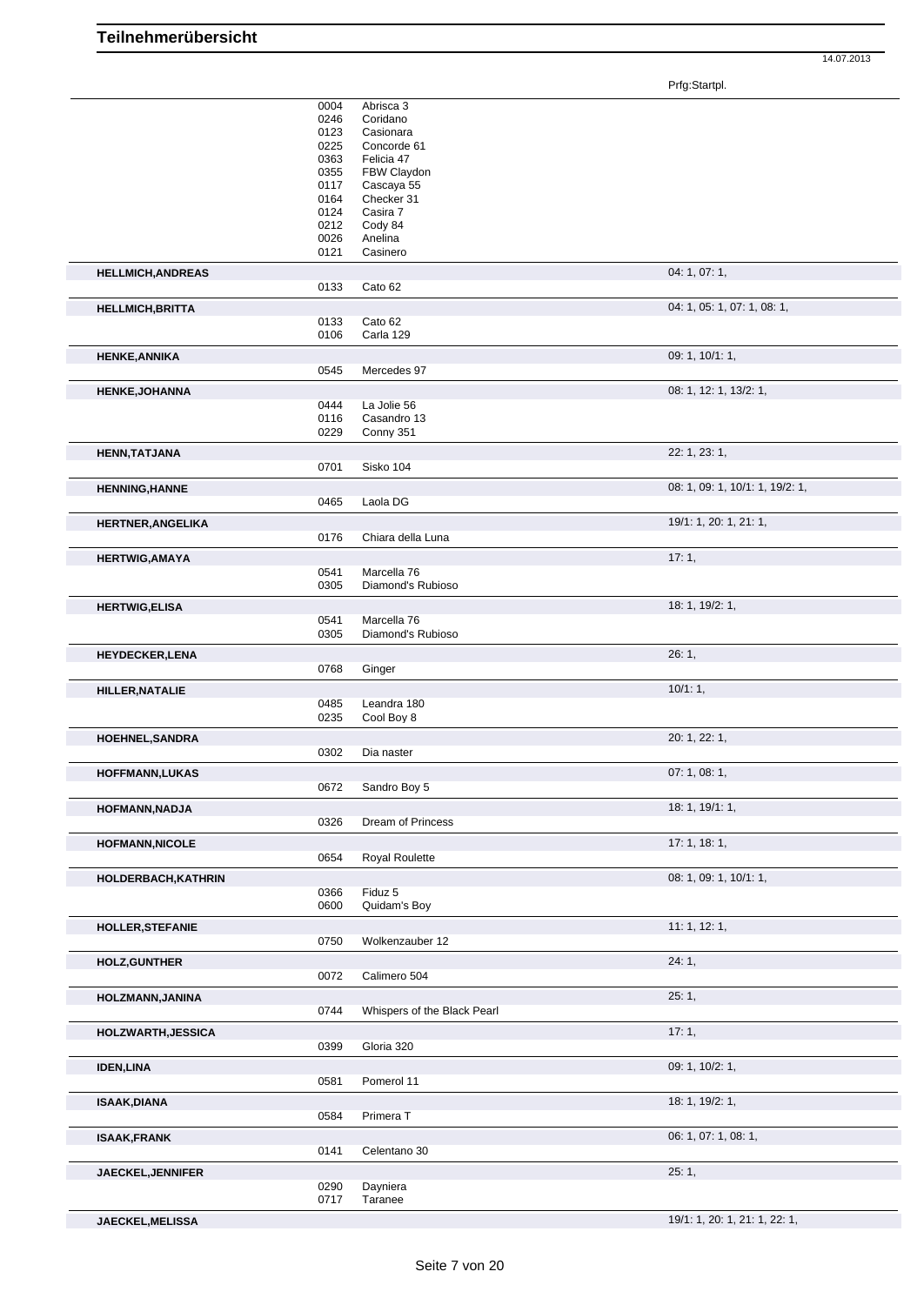|              |                                                                                                                                                                                                                                      | Prfg:Startpl.                                                                                                                                                                                                                                                                                                                                                                                                                                                                     |
|--------------|--------------------------------------------------------------------------------------------------------------------------------------------------------------------------------------------------------------------------------------|-----------------------------------------------------------------------------------------------------------------------------------------------------------------------------------------------------------------------------------------------------------------------------------------------------------------------------------------------------------------------------------------------------------------------------------------------------------------------------------|
| 0443         | La flocon                                                                                                                                                                                                                            |                                                                                                                                                                                                                                                                                                                                                                                                                                                                                   |
| 0290         | Dayniera                                                                                                                                                                                                                             |                                                                                                                                                                                                                                                                                                                                                                                                                                                                                   |
| 0201         | Classic Boy                                                                                                                                                                                                                          |                                                                                                                                                                                                                                                                                                                                                                                                                                                                                   |
|              |                                                                                                                                                                                                                                      | 12: 1, 13/2: 1, 16: 1,                                                                                                                                                                                                                                                                                                                                                                                                                                                            |
| 0250         | Corry 30                                                                                                                                                                                                                             |                                                                                                                                                                                                                                                                                                                                                                                                                                                                                   |
|              |                                                                                                                                                                                                                                      | 18: 2, 19/2: 3, 20: 3, 21: 2,                                                                                                                                                                                                                                                                                                                                                                                                                                                     |
|              |                                                                                                                                                                                                                                      |                                                                                                                                                                                                                                                                                                                                                                                                                                                                                   |
| 0320         | Donna Grande - L                                                                                                                                                                                                                     |                                                                                                                                                                                                                                                                                                                                                                                                                                                                                   |
| 0299         | Desperato 3                                                                                                                                                                                                                          |                                                                                                                                                                                                                                                                                                                                                                                                                                                                                   |
|              |                                                                                                                                                                                                                                      | 22:1,                                                                                                                                                                                                                                                                                                                                                                                                                                                                             |
| 0419         | Hot Kiss 2                                                                                                                                                                                                                           |                                                                                                                                                                                                                                                                                                                                                                                                                                                                                   |
|              |                                                                                                                                                                                                                                      | 09: 1, 10/2: 1, 11: 1,                                                                                                                                                                                                                                                                                                                                                                                                                                                            |
| 0630         | Richard Löwenherz                                                                                                                                                                                                                    |                                                                                                                                                                                                                                                                                                                                                                                                                                                                                   |
| 0158         | Charly Brown 276                                                                                                                                                                                                                     |                                                                                                                                                                                                                                                                                                                                                                                                                                                                                   |
|              |                                                                                                                                                                                                                                      |                                                                                                                                                                                                                                                                                                                                                                                                                                                                                   |
|              |                                                                                                                                                                                                                                      |                                                                                                                                                                                                                                                                                                                                                                                                                                                                                   |
|              |                                                                                                                                                                                                                                      |                                                                                                                                                                                                                                                                                                                                                                                                                                                                                   |
|              |                                                                                                                                                                                                                                      | 09: 1, 10/2: 2, 11: 2,                                                                                                                                                                                                                                                                                                                                                                                                                                                            |
|              |                                                                                                                                                                                                                                      |                                                                                                                                                                                                                                                                                                                                                                                                                                                                                   |
|              |                                                                                                                                                                                                                                      |                                                                                                                                                                                                                                                                                                                                                                                                                                                                                   |
|              | Cheyenne 515                                                                                                                                                                                                                         |                                                                                                                                                                                                                                                                                                                                                                                                                                                                                   |
| 0397         | Ginah 2                                                                                                                                                                                                                              |                                                                                                                                                                                                                                                                                                                                                                                                                                                                                   |
|              |                                                                                                                                                                                                                                      | 22:1,                                                                                                                                                                                                                                                                                                                                                                                                                                                                             |
| 0617         | Rachel - G                                                                                                                                                                                                                           |                                                                                                                                                                                                                                                                                                                                                                                                                                                                                   |
|              |                                                                                                                                                                                                                                      | 17:1,                                                                                                                                                                                                                                                                                                                                                                                                                                                                             |
|              |                                                                                                                                                                                                                                      |                                                                                                                                                                                                                                                                                                                                                                                                                                                                                   |
|              |                                                                                                                                                                                                                                      |                                                                                                                                                                                                                                                                                                                                                                                                                                                                                   |
|              |                                                                                                                                                                                                                                      | 21: 1, 22: 1, 25: 1,                                                                                                                                                                                                                                                                                                                                                                                                                                                              |
|              |                                                                                                                                                                                                                                      |                                                                                                                                                                                                                                                                                                                                                                                                                                                                                   |
|              |                                                                                                                                                                                                                                      |                                                                                                                                                                                                                                                                                                                                                                                                                                                                                   |
|              |                                                                                                                                                                                                                                      | 04: 1, 07: 1, 08: 2, 09: 2, 11: 2,                                                                                                                                                                                                                                                                                                                                                                                                                                                |
|              |                                                                                                                                                                                                                                      |                                                                                                                                                                                                                                                                                                                                                                                                                                                                                   |
|              |                                                                                                                                                                                                                                      |                                                                                                                                                                                                                                                                                                                                                                                                                                                                                   |
| 0046         | Babybel 3                                                                                                                                                                                                                            |                                                                                                                                                                                                                                                                                                                                                                                                                                                                                   |
| 0066         | Cadbury 4                                                                                                                                                                                                                            |                                                                                                                                                                                                                                                                                                                                                                                                                                                                                   |
| 0528         | Love Story 28                                                                                                                                                                                                                        |                                                                                                                                                                                                                                                                                                                                                                                                                                                                                   |
|              |                                                                                                                                                                                                                                      |                                                                                                                                                                                                                                                                                                                                                                                                                                                                                   |
|              |                                                                                                                                                                                                                                      |                                                                                                                                                                                                                                                                                                                                                                                                                                                                                   |
|              |                                                                                                                                                                                                                                      |                                                                                                                                                                                                                                                                                                                                                                                                                                                                                   |
|              |                                                                                                                                                                                                                                      | 04: 1, 05: 1, 06: 2, 07: 1, 14: 2, 16: 1,                                                                                                                                                                                                                                                                                                                                                                                                                                         |
|              |                                                                                                                                                                                                                                      |                                                                                                                                                                                                                                                                                                                                                                                                                                                                                   |
|              |                                                                                                                                                                                                                                      |                                                                                                                                                                                                                                                                                                                                                                                                                                                                                   |
| 0046         | Babybel 3                                                                                                                                                                                                                            |                                                                                                                                                                                                                                                                                                                                                                                                                                                                                   |
| 0066         | Cadbury 4                                                                                                                                                                                                                            |                                                                                                                                                                                                                                                                                                                                                                                                                                                                                   |
| 0528         |                                                                                                                                                                                                                                      |                                                                                                                                                                                                                                                                                                                                                                                                                                                                                   |
|              |                                                                                                                                                                                                                                      |                                                                                                                                                                                                                                                                                                                                                                                                                                                                                   |
|              |                                                                                                                                                                                                                                      |                                                                                                                                                                                                                                                                                                                                                                                                                                                                                   |
|              |                                                                                                                                                                                                                                      |                                                                                                                                                                                                                                                                                                                                                                                                                                                                                   |
|              |                                                                                                                                                                                                                                      | 17: 1, 18: 1,                                                                                                                                                                                                                                                                                                                                                                                                                                                                     |
|              |                                                                                                                                                                                                                                      |                                                                                                                                                                                                                                                                                                                                                                                                                                                                                   |
|              |                                                                                                                                                                                                                                      |                                                                                                                                                                                                                                                                                                                                                                                                                                                                                   |
|              |                                                                                                                                                                                                                                      | 03: 1, 05: 1, 08: 1, 09: 1,                                                                                                                                                                                                                                                                                                                                                                                                                                                       |
|              |                                                                                                                                                                                                                                      |                                                                                                                                                                                                                                                                                                                                                                                                                                                                                   |
|              |                                                                                                                                                                                                                                      |                                                                                                                                                                                                                                                                                                                                                                                                                                                                                   |
|              |                                                                                                                                                                                                                                      | 25:1,                                                                                                                                                                                                                                                                                                                                                                                                                                                                             |
|              |                                                                                                                                                                                                                                      |                                                                                                                                                                                                                                                                                                                                                                                                                                                                                   |
|              |                                                                                                                                                                                                                                      | 20: 1, 21: 1,                                                                                                                                                                                                                                                                                                                                                                                                                                                                     |
|              |                                                                                                                                                                                                                                      |                                                                                                                                                                                                                                                                                                                                                                                                                                                                                   |
|              |                                                                                                                                                                                                                                      | 24:1,                                                                                                                                                                                                                                                                                                                                                                                                                                                                             |
| 0132         | Catero                                                                                                                                                                                                                               |                                                                                                                                                                                                                                                                                                                                                                                                                                                                                   |
|              |                                                                                                                                                                                                                                      | 25: 1, 26: 1,                                                                                                                                                                                                                                                                                                                                                                                                                                                                     |
| 0773         | Raffaelo                                                                                                                                                                                                                             |                                                                                                                                                                                                                                                                                                                                                                                                                                                                                   |
|              |                                                                                                                                                                                                                                      | 12: 1, 13/2: 1,                                                                                                                                                                                                                                                                                                                                                                                                                                                                   |
|              | My Way 31                                                                                                                                                                                                                            |                                                                                                                                                                                                                                                                                                                                                                                                                                                                                   |
|              |                                                                                                                                                                                                                                      |                                                                                                                                                                                                                                                                                                                                                                                                                                                                                   |
| 0557         |                                                                                                                                                                                                                                      |                                                                                                                                                                                                                                                                                                                                                                                                                                                                                   |
|              |                                                                                                                                                                                                                                      | 04: 1, 05: 1, 09: 1,                                                                                                                                                                                                                                                                                                                                                                                                                                                              |
| 0166         | Chelsy 5                                                                                                                                                                                                                             |                                                                                                                                                                                                                                                                                                                                                                                                                                                                                   |
|              |                                                                                                                                                                                                                                      | 01: 1, 02: 1, 14: 2, 15: 2, 16: 2,                                                                                                                                                                                                                                                                                                                                                                                                                                                |
| 0675         | Santana 735                                                                                                                                                                                                                          |                                                                                                                                                                                                                                                                                                                                                                                                                                                                                   |
| 0077<br>0518 | Calle 43<br>Lordissy                                                                                                                                                                                                                 |                                                                                                                                                                                                                                                                                                                                                                                                                                                                                   |
|              | 0736<br>0088<br>0173<br>0397<br>0630<br>0158<br>0088<br>0173<br>0624<br>0274<br>0309<br>0752<br>0189<br>0190<br>0547<br>0407<br>0708<br>0156<br>0189<br>0190<br>0547<br>0407<br>0708<br>0156<br>0677<br>0092<br>0532<br>0760<br>0462 | Wacaidou<br>Candilla 17<br>Cheyenne 515<br>Ginah 2<br>Richard Löwenherz<br>Charly Brown 276<br>Candilla 17<br>Ravell Mondial<br>Daisy Dynamite<br>Disco's Darling<br>Wonderboy 26<br>Cimberley 6<br>Cinderella 251<br>Miss Marple 133<br>Gulliver 153<br>Spartacus 12<br>Chardonnay DWD<br>Cimberley 6<br>Cinderella 251<br>Love Story 28<br>Miss Marple 133<br>Gulliver 153<br>Spartacus 12<br>Chardonnay DWD<br>Sanubi 2<br>Cantano M<br>Lucky M 2<br><b>Bino</b><br>Lanssini 2 |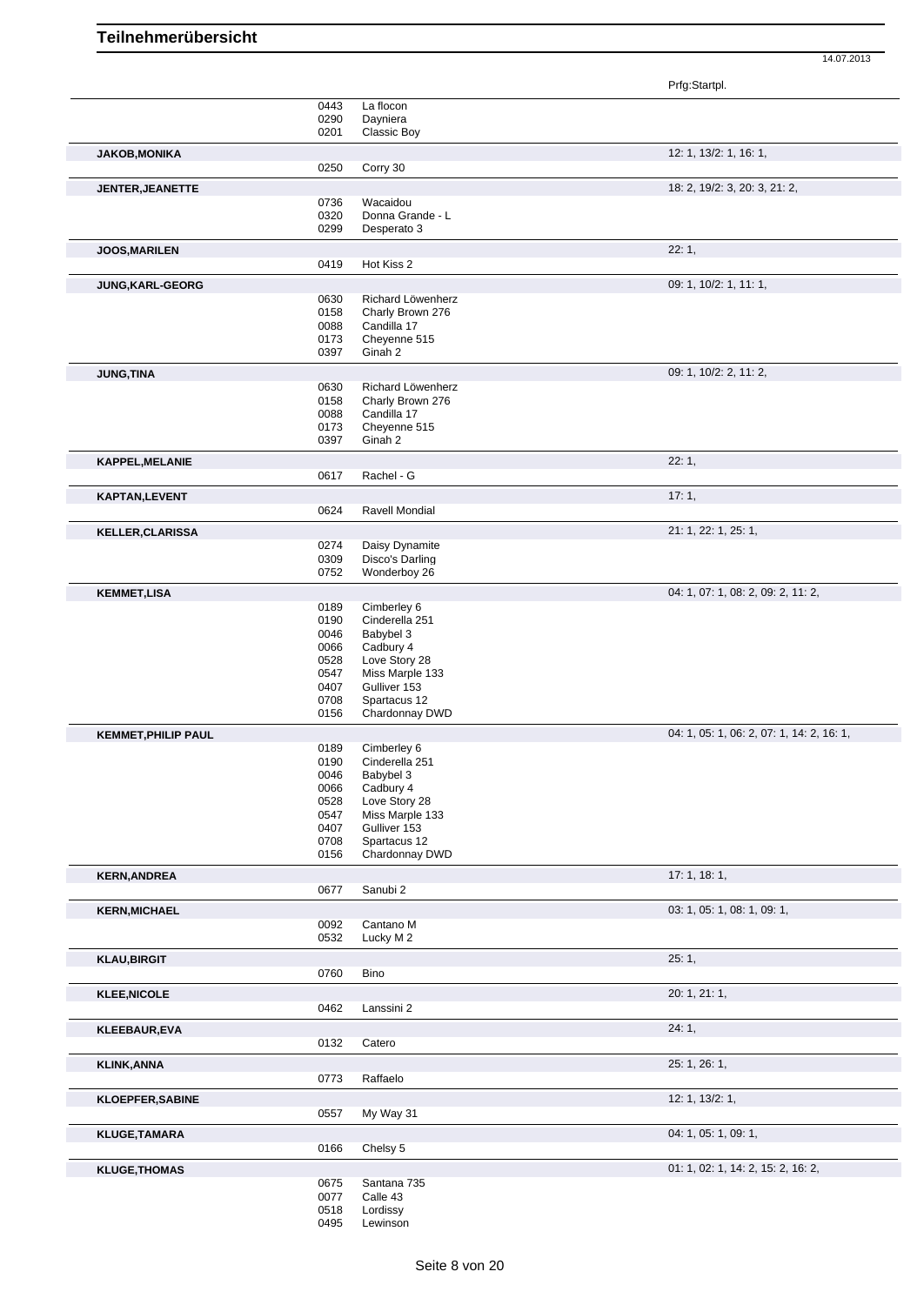|                            |              |                            | Prfg:Startpl.                                      |
|----------------------------|--------------|----------------------------|----------------------------------------------------|
| <b>KNIESS, GINA</b>        |              |                            | 24: 1, 25: 1, 26: 1,                               |
|                            | 0775         | Varissima                  |                                                    |
|                            | 0688         | Sedan 36                   |                                                    |
| <b>KNOELLINGER, ALENA</b>  |              |                            | 20: 1, 21: 1,                                      |
|                            | 0680         | Sascha 524                 |                                                    |
| <b>KNOLL, JUDITH</b>       |              |                            | 01: 1, 02: 1, 04: 1,                               |
|                            | 0614         | Quno                       |                                                    |
| KOELZ, VERENA              |              |                            | 01: 3, 02: 3, 03: 3, 04: 2, 05: 2, 15: 1,          |
|                            | 0247         | Corneman                   |                                                    |
|                            | 0459         | Landor 48                  |                                                    |
|                            | 0087<br>0264 | Candela B<br>Curt 15       |                                                    |
|                            | 0573         | Pasadena 218               |                                                    |
|                            | 0171         | Chex to cash               |                                                    |
|                            | 0215         | Coleen F                   |                                                    |
| <b>KOENIGER, THOMAS</b>    |              |                            | 23:2,                                              |
|                            | 0051         | Be My Sunshine 7           |                                                    |
|                            | 0517         | Lord de Luxe 3             |                                                    |
| <b>KONRAD,LISA</b>         |              |                            | 12: 1, 13/1: 1, 19/2: 1,                           |
|                            | 0439         | Koboldfee                  |                                                    |
|                            | 0312         | Don Dubliee                |                                                    |
|                            | 0666         | Sammy Jo 24                |                                                    |
|                            | 0570         | Paessadina                 |                                                    |
| KOORVA, ASHEL              |              |                            | 26:1,                                              |
|                            | 0759         | Balou                      |                                                    |
| <b>KORDER, CLAUDIA</b>     |              |                            | 11: 1, 12: 1, 13/2: 1,                             |
|                            | 0667         | Samoa 34                   |                                                    |
|                            | 0023         | Amy Blue 2                 |                                                    |
| KORDER, LAURA              |              |                            | 11: 1, 12: 1, 13/1: 1,                             |
|                            | 0667         | Samoa 34                   |                                                    |
|                            | 0023         | Amy Blue 2                 |                                                    |
| <b>KRAFT,EVELYN</b>        |              |                            | 17: 1, 18: 2, 19/2: 2,                             |
|                            | 0384         | Franklin K                 |                                                    |
|                            | 0656<br>0691 | Royal's Lady<br>Senegal 43 |                                                    |
|                            | 0601         | Quientin                   |                                                    |
|                            |              |                            | 21: 1, 22: 1,                                      |
| <b>KRAFT, SWENJA</b>       | 0601         | Quientin                   |                                                    |
|                            |              |                            |                                                    |
| <b>KRAFT, VOLKER</b>       |              |                            | 01: 1, 02: 1, 04: 1, 05: 1, 06: 3, 07: 1,<br>08:2, |
|                            | 0590         | Quäntchen Glück 2          |                                                    |
|                            | 0731         | United 50                  |                                                    |
|                            | 0586         | Qasim Banu                 |                                                    |
|                            | 0184         | Chip 60                    |                                                    |
| <b>KRAINZ, ELINA</b>       |              |                            | 13/1:1,                                            |
|                            | 0452         | Lady Mc Cloud              |                                                    |
| <b>KRAITZEK, SEBASTIAN</b> |              |                            | 07: 1, 08: 1, 09: 1, 10/2: 1, 11: 1,               |
|                            | 0007         | Ace Ventura 3              |                                                    |
| <b>KRAUSS, KATHARINA</b>   |              |                            | 19/1:1,                                            |
|                            | 0197         | Claire 116                 |                                                    |
|                            | 0263         | Curly Sue 147              |                                                    |
| KROCKENBERGER, LEA-ISABEL  |              |                            | 21:1,                                              |
|                            | 0310         | <b>Disney Queen</b>        |                                                    |
|                            |              |                            | 04: 1, 08: 1, 09: 1,                               |
| <b>KRUCK, MATHIAS</b>      | 0572         | Paquita 34                 |                                                    |
|                            |              |                            |                                                    |
| KRUELL, BARBARA            |              |                            | 18: 1, 19/2: 1, 20: 1, 21: 1,                      |
|                            | 0538<br>0460 | Lyckan 2<br>Lanja 6        |                                                    |
|                            |              |                            |                                                    |
| KUEBLER, NINJA             |              |                            | 01: 1, 02: 2, 05: 2,                               |
|                            | 0169<br>0673 | Chesana D<br>Sansybar      |                                                    |
|                            |              |                            |                                                    |
| KUENZIG-RITTER, CHRISTINE  |              |                            | 17: 1, 23: 2,                                      |
|                            | 0340<br>0392 | Emotion 15<br>Fürsttana    |                                                    |
|                            | 0339         | Emme                       |                                                    |
|                            | 0298         | Deschanee                  |                                                    |
|                            |              |                            | 26:1,                                              |
| <b>KUHN, ALICIA</b>        | 0775         | Varissima                  |                                                    |
|                            |              |                            |                                                    |
| <b>KUMMER, TOBIAS</b>      | 0210         | Coconut kiss 9             | 01: 1, 05: 1, 14: 1, 15: 1, 16: 1,                 |
|                            | 0487         | Lecardo K                  |                                                    |
|                            |              |                            |                                                    |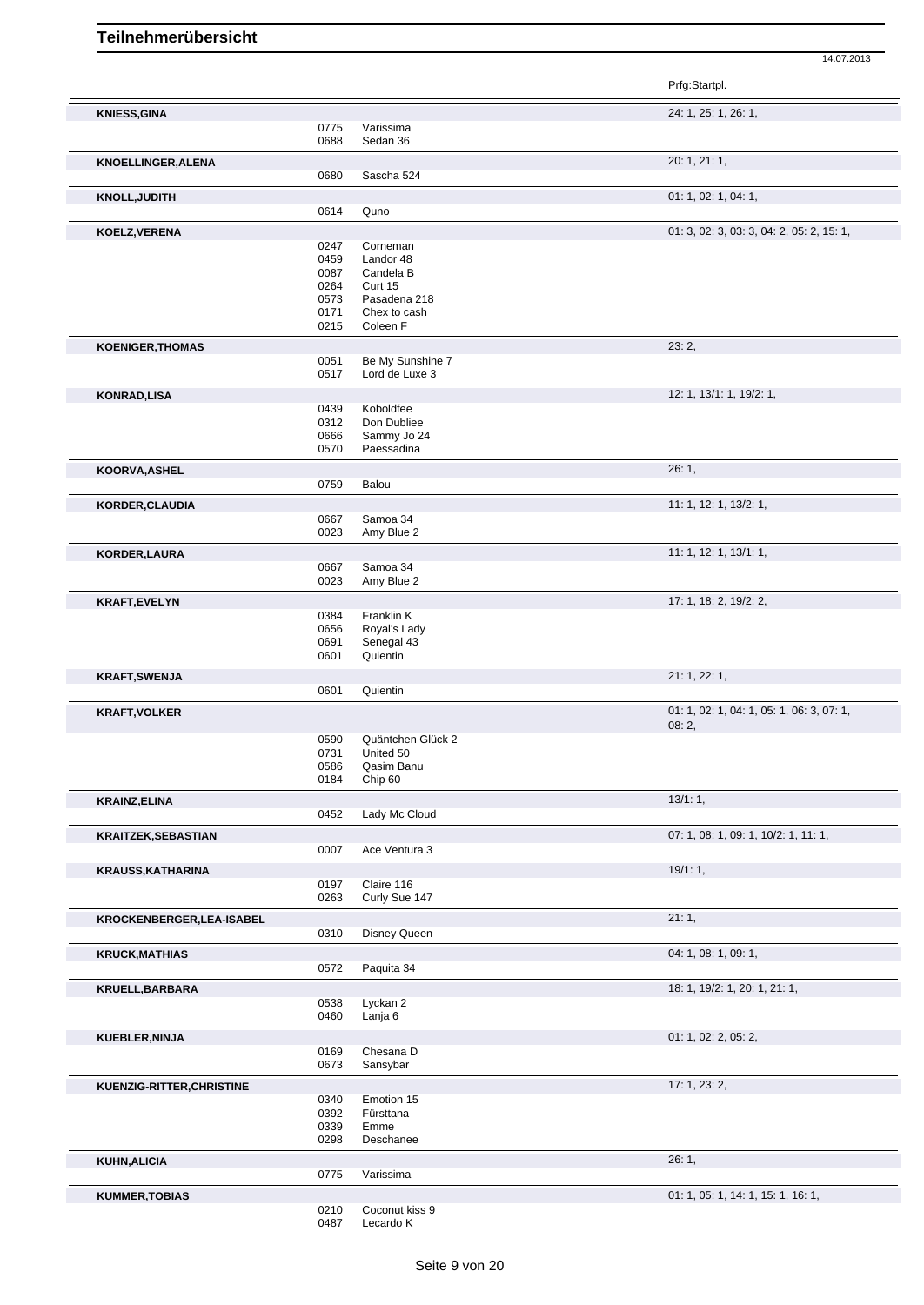|                                                       |              |                                     | Prfg:Startpl.                             |
|-------------------------------------------------------|--------------|-------------------------------------|-------------------------------------------|
|                                                       | 0447         | Lacorde' K                          |                                           |
| <b>KUMPF, PIA</b>                                     |              |                                     | 22: 1, 23: 1,                             |
|                                                       | 0698         | Sir Santiago                        |                                           |
| <b>KURZ,GERHARD</b>                                   |              |                                     | 11: 1, 12: 1,                             |
|                                                       | 0555         | My Lady 92                          |                                           |
|                                                       |              |                                     | 19/1: 1, 20: 1, 21: 1,                    |
| <b>KURZ, SARINA</b>                                   | 0396         | Giccolino                           |                                           |
|                                                       |              |                                     |                                           |
| <b>LAACK, KATRIN</b>                                  | 0277         | Dalova                              | 17: 1, 18: 1, 19/2: 1,                    |
|                                                       |              |                                     |                                           |
| <b>LAESSING, LINDA</b>                                | 0065         | Cabalito 2                          | 22:1,                                     |
|                                                       | 0560         | Necco 5                             |                                           |
|                                                       |              |                                     |                                           |
| <b>LANG, MEIKE</b>                                    | 0704         | Soleil 35                           | 22: 3, 23: 3,                             |
|                                                       | 0364         | Fengari de la Comtesse              |                                           |
|                                                       | 0360         | Feiffer                             |                                           |
|                                                       | 0330         | Dynastie AT                         |                                           |
|                                                       | 0706<br>0275 | Sorrento Snörri<br>Dakhir           |                                           |
|                                                       |              |                                     |                                           |
| LANGER, ROBERT                                        |              |                                     | 04: 1, 07: 1, 08: 1,                      |
|                                                       | 0486         | Lebau                               |                                           |
| LANGER, SUSANNE                                       |              |                                     | 04: 1, 05: 1, 07: 1, 08: 1, 14: 1, 15: 1, |
|                                                       | 0559         | Narvik 25                           |                                           |
|                                                       | 0755         | Zara L 2                            |                                           |
| <b>LEIB, CARINA NICOLA</b>                            |              |                                     | 18: 1, 21: 1,                             |
|                                                       | 0269         | Dacapo 265                          |                                           |
| <b>LEIB, CHRISTINE</b>                                |              |                                     | 18: 1, 19/1: 1,                           |
|                                                       | 0521         | Lorentino 5                         |                                           |
| LINDAUER, LENA                                        |              |                                     | 25: 1, 26: 1,                             |
|                                                       | 0091         | Cantago 3                           |                                           |
|                                                       | 0527         | Louis Mc Leoud                      |                                           |
| LINDNER, ANN-KATHRIN                                  |              |                                     | 17: 2, 18: 1, 22: 1,                      |
|                                                       | 0062         | <b>Brantops Golden Candy</b>        |                                           |
|                                                       | 0659<br>0359 | Rubin-Renoir<br>Fehkamp's Coestelin |                                           |
|                                                       | 0329         | Dulcia 7                            |                                           |
|                                                       | 0282         | Darling Star AT                     |                                           |
|                                                       | 0300         | Destino 66                          |                                           |
| <b>LINDNER, PASCAL</b>                                |              |                                     | 01: 2, 02: 3, 03: 3, 04: 1, 05: 1, 14: 1, |
|                                                       |              |                                     | 16:3,                                     |
|                                                       | 0061         | Boyscaut                            |                                           |
|                                                       | 0535<br>0711 | Luna 1625<br>Step Dance 2           |                                           |
|                                                       | 0685         | Scolari 5                           |                                           |
|                                                       | 0194         | Cit 3                               |                                           |
|                                                       | 0207         | Cockney 23                          |                                           |
|                                                       | 0103<br>0137 | Carino 586<br>Cayenne 215           |                                           |
|                                                       | 0148         | Cessna 15                           |                                           |
|                                                       | 0108         | Carlina K                           |                                           |
|                                                       | 0220         | Coman Cool                          |                                           |
|                                                       | 0441         | La Bomba VS                         |                                           |
| LINK, JULIA                                           |              |                                     | 12:1,                                     |
|                                                       | 0488         | Lena 302                            |                                           |
| <b>LIVINGSTON, DIANA</b>                              |              |                                     | 18: 1, 22: 1,                             |
|                                                       | 0427         | <b>IWSB Fairytale</b>               |                                           |
| LUCKE, NICOLE                                         |              |                                     |                                           |
|                                                       |              |                                     | 01: 1, 02: 2, 03: 2, 04: 2, 05: 2,        |
|                                                       | 0473         | Latesco 3                           |                                           |
|                                                       | 0756         | Zeno 22                             |                                           |
|                                                       |              |                                     | 17:1,                                     |
|                                                       | 0047         | Baghira 72                          |                                           |
|                                                       |              |                                     | 19/1:1,                                   |
|                                                       | 0321         | Donovan 92                          |                                           |
|                                                       |              |                                     |                                           |
| LURWIG, TINA<br><b>LUSTIG, ANDREA</b><br>LUTZ, SWENJA | 0168         | Chepetto 17                         | 16:1,                                     |
|                                                       | 0504         | Linton de Luxe                      |                                           |
|                                                       | 0720         | Tesottho                            |                                           |
| <b>MAIER, NICOLE</b>                                  |              |                                     | 25:1,                                     |
|                                                       | 0764         | Darina                              |                                           |
| <b>MARTIN, NICOLE</b>                                 |              |                                     | 09: 1, 10/1: 1,                           |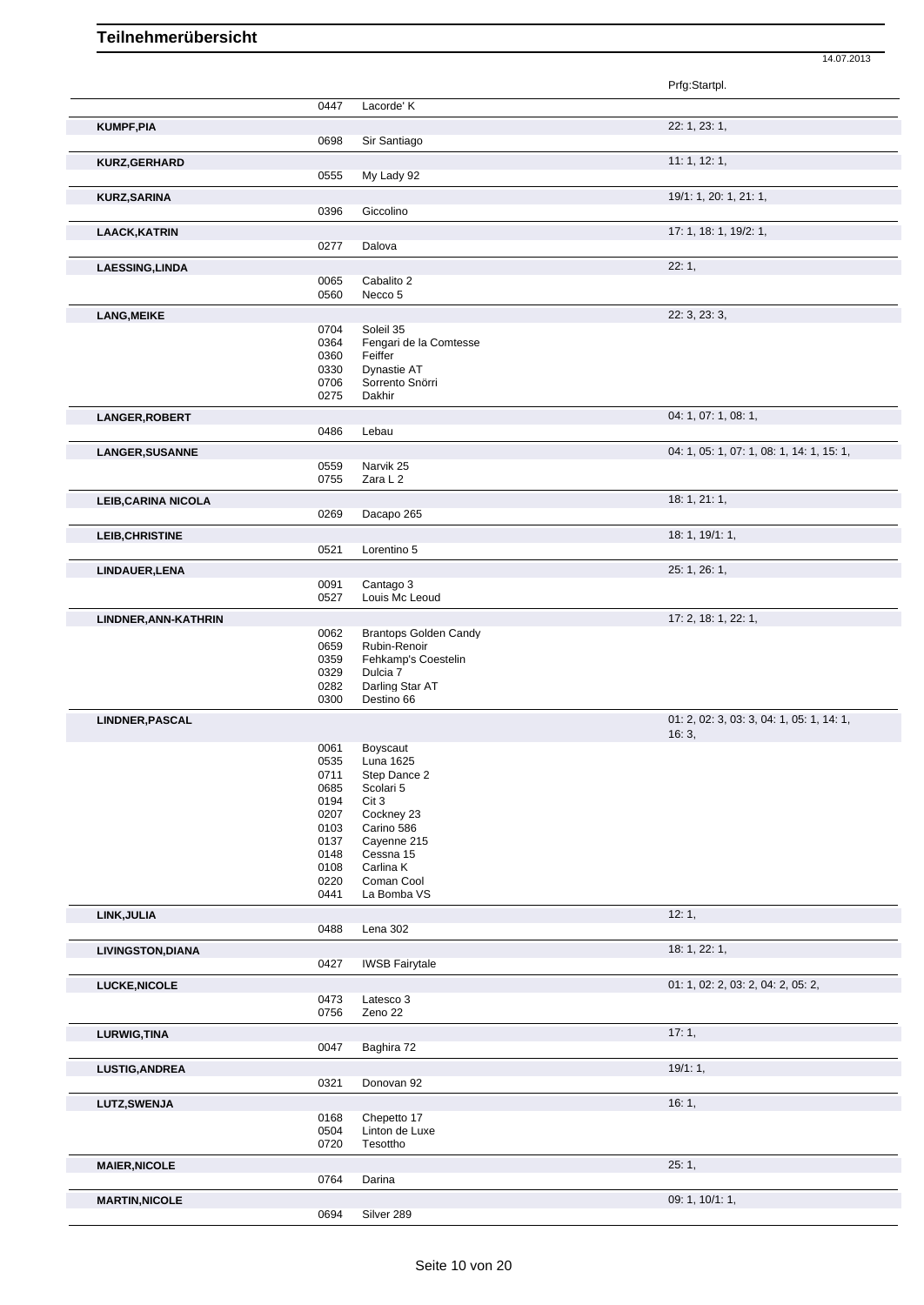|                                                                    |              |                              | Prfg:Startpl.                                      |
|--------------------------------------------------------------------|--------------|------------------------------|----------------------------------------------------|
| <b>MARTIN, REGINE</b>                                              | 0420         | Houdini 20                   | 22:1,                                              |
|                                                                    |              |                              |                                                    |
| <b>MAULICK, RONALD</b>                                             |              |                              | 07: 1, 09: 1, 10/1: 1, 12: 1, 13/2: 1, 24:<br>1,   |
|                                                                    | 0582         | Power Boy 12                 |                                                    |
|                                                                    | 0193         | Cinnemon Cree                |                                                    |
|                                                                    | 0165         | Checker Mc Fly               |                                                    |
| <b>MAYER, CELINE</b>                                               |              |                              | 03: 1, 04: 1, 05: 1, 09: 1,                        |
|                                                                    | 0255<br>0596 | Countdown 31<br>Querido 29   |                                                    |
|                                                                    | 0377         | Flashdance 63                |                                                    |
| <b>MAYER, JULIA</b>                                                |              |                              | 01: 1, 03: 2, 04: 1, 05: 2,                        |
|                                                                    | 0233         | Conteur's Cadeau             |                                                    |
|                                                                    | 0144         | Cenarius                     |                                                    |
| <b>MAYER, MONA</b>                                                 |              |                              | 11: 1, 12: 1, 13/1: 1,                             |
|                                                                    | 0313         | Don Ed Hardy 4               |                                                    |
| <b>MELWITZ, AMELIE</b>                                             |              |                              | 04: 1, 07: 1, 09: 1,                               |
|                                                                    | 0522         | Lorenzo 280                  |                                                    |
| <b>MERK, SARAH</b>                                                 |              |                              | 19/1: 1, 20: 2, 21: 1,                             |
|                                                                    | 0660         | Rubin's Lady                 |                                                    |
|                                                                    | 0539<br>0569 | Madras 123<br>Pacino 26      |                                                    |
|                                                                    |              |                              |                                                    |
| <b>MESTMAECKER, RICARDA</b>                                        | 0676         | Santociello                  | 17:1,                                              |
|                                                                    | 0558         | Naretino                     |                                                    |
|                                                                    | 0524         | Lorrain 2                    |                                                    |
|                                                                    | 0742         | Wellentyne                   |                                                    |
|                                                                    | 0476         | Laurentia 15                 |                                                    |
| <b>MEYER AUF DER HEIDE, RAINER</b>                                 |              |                              | 01: 1, 03: 1, 05: 1, 06: 1, 07: 1, 14: 1,<br>15:1, |
|                                                                    | 0149         | Cevisto                      |                                                    |
|                                                                    | 0143         | Celine 208                   |                                                    |
|                                                                    | 0185         | Chris 50                     |                                                    |
|                                                                    | 0110         | Carlson 86                   |                                                    |
|                                                                    | 0252<br>0211 | Cortini<br>Cody 88           |                                                    |
|                                                                    | 0209         | Coconut 44                   |                                                    |
|                                                                    | 0217         | Coleur 11                    |                                                    |
| <b>MEYER, BETTINA</b>                                              |              |                              | 11: 1, 12: 1,                                      |
|                                                                    | 0507         | Little Joe 339               |                                                    |
| <b>MEYER, ELISABETH</b>                                            |              |                              | 03: 2, 06: 1,                                      |
|                                                                    | 0094         | Canuletto                    |                                                    |
|                                                                    | 0039         | Armitage Junior              |                                                    |
|                                                                    | 0221<br>0341 | Come Back 22<br>Emy-Fee      |                                                    |
|                                                                    | 0012         | Action Jack 2                |                                                    |
| <b>MEYER, JIL-MARIE</b>                                            |              |                              | $10/2$ : 1, $13/1$ : 1,                            |
|                                                                    | 0700         | Sir Steven                   |                                                    |
| <b>MITTNACHT,LARA</b>                                              |              |                              | 25:1,                                              |
|                                                                    | 0153         | Champ of Cassedy             |                                                    |
| <b>MIX, KATHRIN</b>                                                |              |                              | 20:1,                                              |
|                                                                    | 0519         | Loreen 148                   |                                                    |
| <b>MUEHLBERG, JULIA</b>                                            |              |                              | 07:1, 11:1,                                        |
|                                                                    | 0492         | Leonardo 706                 |                                                    |
| MUELLER, JAN                                                       |              |                              | 01: 3, 02: 3, 04: 2, 05: 2, 15: 2,                 |
|                                                                    | 0083         | Campino 269                  |                                                    |
|                                                                    | 0684         | Scirocco 91                  |                                                    |
|                                                                    | 0735         | Vilachiara                   |                                                    |
|                                                                    | 0739         | Wallis 36                    |                                                    |
|                                                                    | 0177<br>0526 | Chica de Manila<br>Loui Loop |                                                    |
|                                                                    | 0611         | Quissini                     |                                                    |
|                                                                    |              | Charming Mc Cloud            |                                                    |
|                                                                    |              |                              |                                                    |
|                                                                    | 0160<br>0159 | Charly Champion SR           |                                                    |
|                                                                    | 0227         | Conetto 2                    |                                                    |
|                                                                    | 0266         | Cynthia 39                   |                                                    |
|                                                                    | 0063         | Buddy Holly 9                |                                                    |
|                                                                    |              |                              | 12: 1, 13/2: 1,                                    |
|                                                                    | 0723         | Toni 189                     |                                                    |
|                                                                    |              |                              | 01: 1, 02: 1, 04: 1, 05: 1, 15: 1,                 |
|                                                                    | 0579<br>0461 | Pizzaro D<br>Lanos 16        |                                                    |
| <b>MUELLER, JANINA</b><br><b>MUELLER, KLAUS</b><br>MUELLER, LESLIE |              |                              | 24: 1, 25: 1,                                      |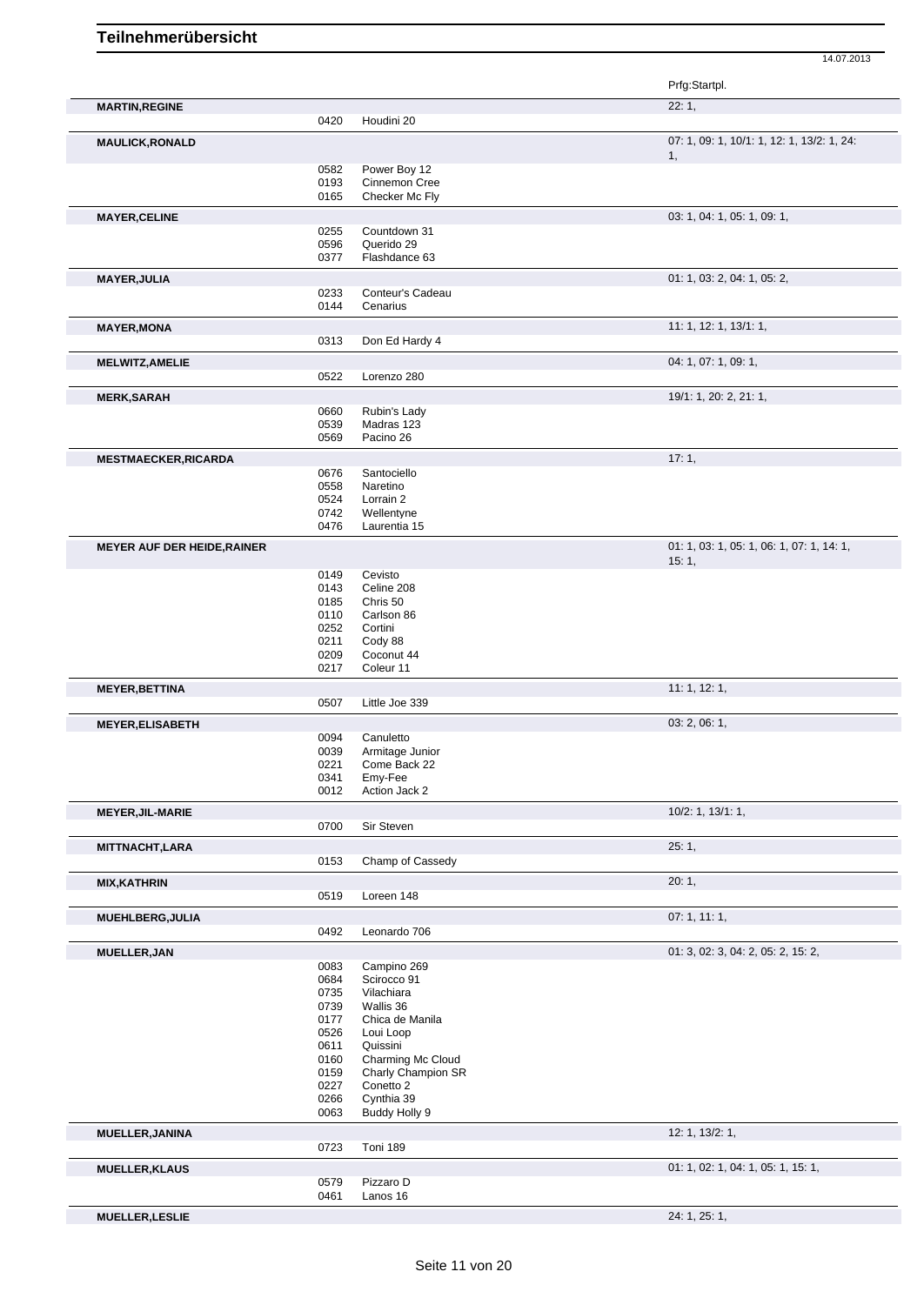|                          |              |                                 | Prfg:Startpl.                             |
|--------------------------|--------------|---------------------------------|-------------------------------------------|
|                          | 0007         | Ace Ventura 3                   |                                           |
| <b>MUELLER, PIA</b>      |              |                                 | 24:1,                                     |
| MUELLER-SCHOELL, SUSANNE |              |                                 | 19/2:1,                                   |
|                          | 0045         | Azelia 2                        |                                           |
| <b>MUFF, SARAH</b>       |              |                                 | 25:1,                                     |
|                          | 0010         | Acorado H                       |                                           |
| <b>MUGRAUER, LINDA</b>   |              |                                 | 23:1,                                     |
|                          | 0288         | Davy Krokket                    |                                           |
|                          | 0325         | Double-Paint                    |                                           |
|                          | 0475<br>0314 | Laurent 11<br>Don Marco 6       |                                           |
|                          |              |                                 | 09: 1, 23: 1,                             |
| <b>MUNZ, SIMONE</b>      | 0135         | Cavallino 29                    |                                           |
|                          | 0671         | Sandorino 2                     |                                           |
| MUNZ, TAMARA-DANIELA     |              |                                 | 18:1, 19/1:1,                             |
|                          | 0343         | Epiphan                         |                                           |
| NAGEL, TANJA             |              |                                 | 10/2: 1, 11: 1,                           |
|                          | 0086         | Candela 22                      |                                           |
| NAUMER, SYLVIA           |              |                                 | 11: 1, 12: 1,                             |
|                          | 0245         | Coreggio 2                      |                                           |
|                          | 0055         | <b>BK Lordanos</b>              |                                           |
|                          | 0161<br>0044 | Chateau L<br>Avalon 97          |                                           |
|                          | 0599         | Quick Capitol S.S               |                                           |
|                          | 0567         | Odessa 187                      |                                           |
|                          | 0500         | Life is easy 2                  |                                           |
| NEGELEIN, PHILIPP        |              |                                 | 08: 1, 09: 1, 10/1: 1, 11: 1,             |
|                          | 0516         | Look at me 61                   |                                           |
|                          | 0361<br>0585 | Feine Rosaly<br>Pro Pilot 6     |                                           |
|                          |              |                                 | 21: 1, 22: 1,                             |
| NEUBERGER, JULIA         | 0376         | Flash Over 4                    |                                           |
|                          | 0505         | <b>Lipton Orange</b>            |                                           |
| NIEBEL, ANNA             |              |                                 | 22:1,                                     |
|                          | 0587         | Qlara 2                         |                                           |
| NIKLAS, LENA             |              |                                 | 03: 1, 04: 1, 05: 1, 07: 1, 08: 1, 09: 1, |
|                          | 0342         | Energy Girl 2                   |                                           |
| <b>NITSCHE,LISA</b>      |              |                                 | 08: 1, 09: 1, 10/2: 1,                    |
|                          | 0150         | Chaka-Kan 4                     |                                           |
| <b>NOACK, JANA MARIE</b> |              |                                 | 19/2: 1, 20: 2, 21: 2,                    |
|                          | 0048         | Barcelona 38                    |                                           |
|                          | 0682         | Schierensees Be The Best        |                                           |
| NOVACK, CHIARA           |              |                                 | 26:1,                                     |
|                          | 0769         | Janosch                         |                                           |
| <b>OCHS, GESINA</b>      |              |                                 | 19/1: 1, 21: 1,                           |
|                          | 0410         | Hanna 105                       |                                           |
| <b>OSTERMANN, NICOLE</b> |              |                                 | 01: 3, 02: 3, 03: 3, 04: 3, 05: 3, 14: 3, |
|                          | 0503         | Linero 5                        | 15:3,                                     |
|                          | 0356         | FBW Crunch de Bergerac          |                                           |
|                          | 0357         | FBW Linda K                     |                                           |
|                          | 0140         | Celebration 36                  |                                           |
|                          | 0042         | Atlanta 517                     |                                           |
|                          | 0544         | Mefa Arielle                    |                                           |
|                          | 0187<br>0109 | Chuck-Pe<br>Carlotta 189        |                                           |
|                          | 0228         | Conley 21                       |                                           |
|                          | 0025         | Andretti 21                     |                                           |
|                          | 0280         | Danysja de la Cour              |                                           |
| <b>OSTERMANN, TIM</b>    |              |                                 | 01: 1, 02: 1, 03: 1, 04: 1, 05: 1,        |
|                          | 0027         | Anka 316                        |                                           |
|                          | 0041         | Astoria K                       |                                           |
| PANKNIN, ALEXANDRA       |              |                                 | 21: 1, 25: 1,                             |
|                          | 0622         | Ramiro Royal 2                  |                                           |
| <b>PEISLER, JUERGEN</b>  |              |                                 | 08: 1, 09: 1, 10/2: 1, 11: 1,             |
|                          | 0638<br>0506 | Rochus M<br>Lirius <sub>2</sub> |                                           |
|                          |              |                                 |                                           |
| PENKWITT, VERA ALEXA     |              |                                 | 17:1, 18:1,                               |
|                          | 0059         | Bolero Sun                      |                                           |
| PFANNENSTIEL, SILVIA     |              |                                 | 02: 1, 03: 1, 05: 1, 06: 1,               |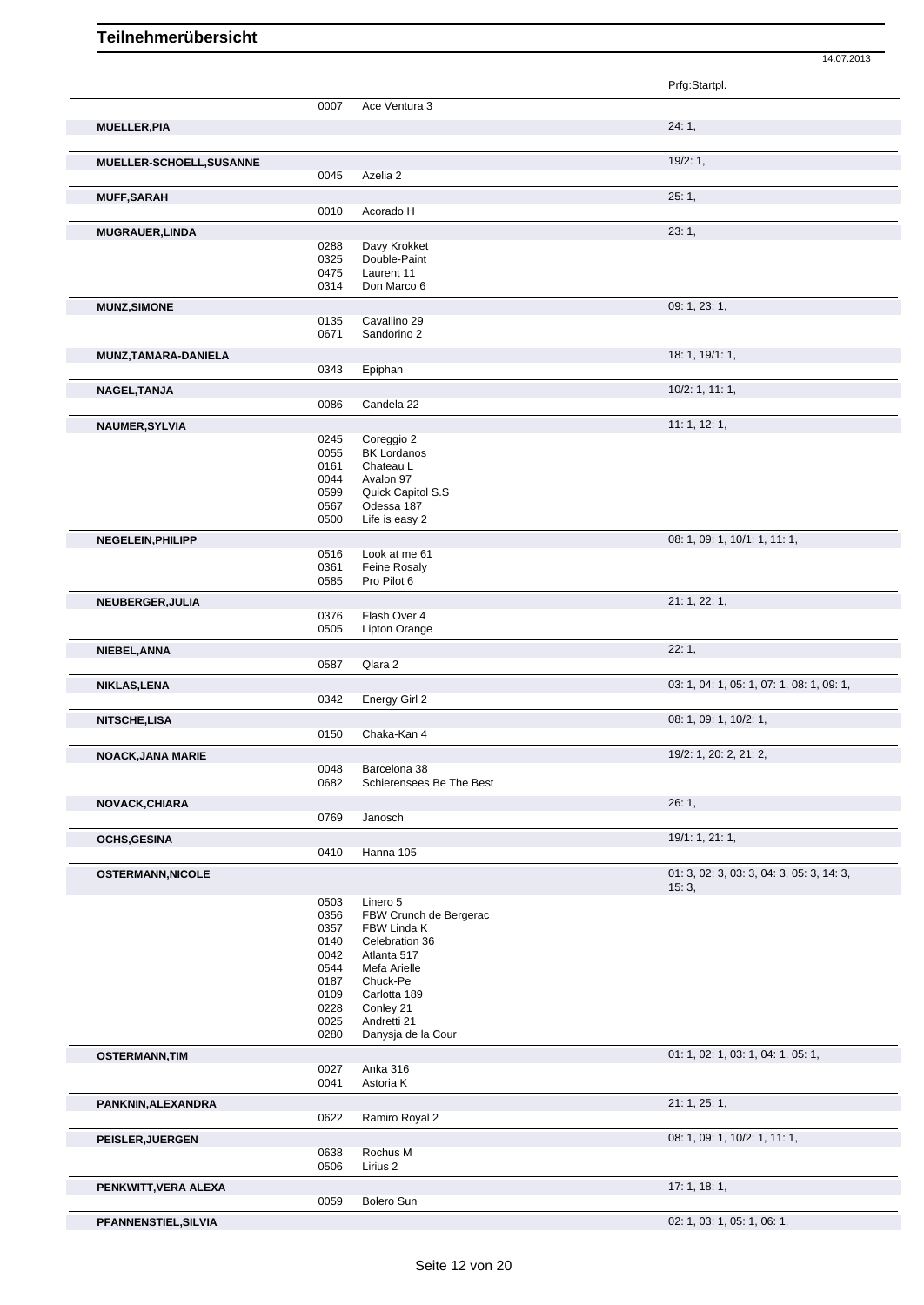|                              |              |                                | Prfg:Startpl.                      |
|------------------------------|--------------|--------------------------------|------------------------------------|
|                              | 0738         | Wallander 17                   |                                    |
| PFENDER, DANIEL              |              |                                | 07: 1, 08: 1, 09: 1, 10/1: 1,      |
|                              | 0241         | Corah Lee                      |                                    |
| PFISTERER, DIETER            |              |                                | 06: 2, 07: 1, 08: 1, 16: 1,        |
|                              | 0014         | Aischa 113                     |                                    |
|                              | 0242         | Coraisy<br>Carlucci Gray       |                                    |
|                              | 0112<br>0482 | Le Diamo                       |                                    |
|                              |              |                                | 02: 1, 03: 1, 04: 1, 14: 1,        |
| PFISTERER, MICHAEL           | 0014         | Aischa 113                     |                                    |
|                              | 0331         | Easy Fly                       |                                    |
|                              | 0455         | Lamborghini 65                 |                                    |
|                              | 0203         | <b>Claudius Marius</b>         |                                    |
|                              | 0240<br>0662 | Cora 473<br>Saigon 31          |                                    |
|                              | 0653         | Royal Diva 6                   |                                    |
|                              | 0610         | Quintino 3                     |                                    |
| PFIZENMAIER, MELINA          |              |                                | 07:1,                              |
|                              | 0114         | Carolientje 2                  |                                    |
|                              | 0470         | Larius 10                      |                                    |
|                              | 0408         | Hahnenhofs Franz-Marc          |                                    |
|                              | 0628<br>0523 | Rey del infierno<br>Loriot 185 |                                    |
|                              |              |                                |                                    |
| PFLUG, SARAH                 | 0351         | Fame 163                       | 12:1,                              |
|                              |              |                                |                                    |
| PFLUGFELDER, HANS-JOERG      | 0640         | Rocky 1438                     | 19/1: 1, 21: 1,                    |
|                              | 0650         | Rosini 3                       |                                    |
| PHILIPP-MESSERSCHMIDT, SARAH |              |                                | 21:1,                              |
|                              | 0549         | Mon Amie 64                    |                                    |
|                              |              |                                |                                    |
| PICKERMANN, JULIA            | 0335         | Ellicel B                      | 19/1: 1, 21: 1,                    |
|                              |              |                                |                                    |
| POROWSKI, JULIA              | 0455         | Lamborghini 65                 | 10/2: 1, 12: 2, 13/1: 2,           |
|                              | 0112         | Carlucci Gray                  |                                    |
|                              | 0554         | Munsboro Shopboy Z             |                                    |
|                              | 0610         | Quintino 3                     |                                    |
|                              | 0743         | Wesperiena Winde               |                                    |
| PUHAN, ELISABETH             |              |                                | 07: 1, 08: 1, 09: 1, 20: 1, 21: 1, |
|                              | 0080         | Camiros 3                      |                                    |
|                              | 0619         | Ragazza 38                     |                                    |
| RAEUCHLE, ANN-KATHRIN        | 0249         | Corrado's Son                  | 08:1,                              |
|                              | 0093         | Canturo 9                      |                                    |
|                              | 0440         | Kollaa                         |                                    |
|                              | 0643         | Romeo 650                      |                                    |
| RAEUCHLE, NICOLA             |              |                                | 01: 2, 02: 2, 04: 2, 05: 2,        |
|                              | 0249         | Corrado's Son                  |                                    |
|                              | 0093         | Canturo 9                      |                                    |
|                              | 0440<br>0643 | Kollaa<br>Romeo 650            |                                    |
|                              |              |                                |                                    |
| RAUNER, KATJA                | 0481         | Lawel                          | 03: 2, 05: 1, 08: 2, 09: 2,        |
|                              | 0157         | Charlotta-Sophia               |                                    |
| <b>REBER, MILENA</b>         |              |                                | 13/1: 1, 24: 1,                    |
|                              | 0095         | Capanatschi                    |                                    |
| REDLER, SABRINA              |              |                                | 24:1,                              |
|                              | 0651         | Rossini 70                     |                                    |
|                              | 0358         | Fee 783                        |                                    |
| <b>REICHERT, MARTIN</b>      |              |                                | 21:1,                              |
|                              | 0636         | Rocco 470                      |                                    |
| <b>REIMANN, NEELE</b>        |              |                                | 01: 1, 06: 1, 07: 1, 08: 1,        |
|                              | 0200         | Clarice 4                      |                                    |
|                              | 0702         | Smilla 81                      |                                    |
| REINEMUTH, PAULA             |              |                                | 25:1,                              |
|                              | 0327         | Drummer Boy 6                  |                                    |
| <b>REINER, ANNICK</b>        |              |                                | 01:1, 15:1,                        |
|                              | 0437         | Kingston 24                    |                                    |
|                              | 0368         | Filini 3                       |                                    |
| REINHARDT, KATHARINA         |              |                                | 12: 1, 15: 1,                      |
|                              | 0562         | Nic Nac 4                      |                                    |
|                              | 0124         | Casira 7                       |                                    |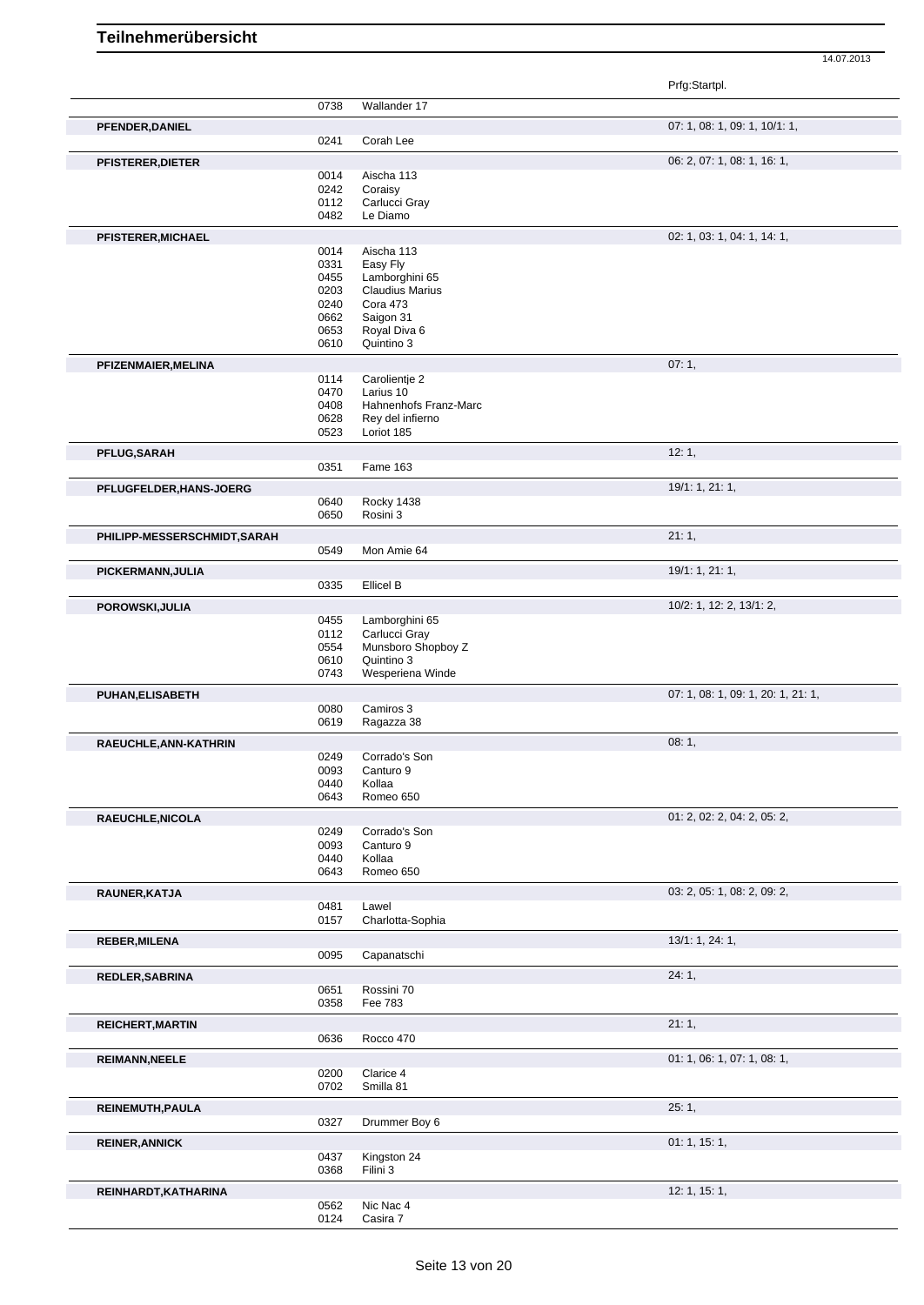|                             |              |                                | Prfg:Startpl.                              |
|-----------------------------|--------------|--------------------------------|--------------------------------------------|
| REINHUBER, EWALD            |              |                                | 10/1: 1, 11: 1, 12: 1, 13/2: 1, 14: 1, 16: |
|                             | 0431         | Kanoes                         | 1,                                         |
|                             | 0257         | Credor                         |                                            |
| <b>REISS, NICOLE</b>        |              |                                | 03: 1, 05: 1,                              |
|                             | 0127<br>0337 | Cassidy 32<br>Emilio 56        |                                            |
| <b>RENNINGER, NINA</b>      |              |                                | 19/1: 1, 21: 1,                            |
|                             | 0623         | Ratano 3                       |                                            |
| <b>RENZ, ANGELIKA</b>       |              |                                | 20: 1, 21: 1,                              |
|                             | 0618         | Rafael 29                      |                                            |
| RETTENMAIER, JULIA          | 0352         | Famous Face                    | 23:1,                                      |
| <b>RIBUL MORO, NATASCHA</b> |              |                                | 10/2: 1, 11: 1, 20: 1, 21: 1,              |
|                             | 0741         | Warts ab 2                     |                                            |
| <b>RICHT, DANIELA</b>       |              |                                | 19/1:1,                                    |
|                             | 0338         | Emily 59                       |                                            |
| <b>RIEGER, JOACHIM</b>      |              |                                | 07: 1, 11: 1, 12: 1,                       |
|                             | 0480         | Lawaro                         |                                            |
| <b>RIEHLE, DEBORA</b>       | 0149         | Cevisto                        | 01: 1, 03: 1, 05: 1, 14: 2, 15: 2, 16: 2,  |
|                             | 0143         | Celine 208                     |                                            |
|                             | 0185         | Chris 50                       |                                            |
|                             | 0110<br>0252 | Carlson 86<br>Cortini          |                                            |
|                             | 0211         | Cody 88                        |                                            |
|                             | 0209         | Coconut 44                     |                                            |
|                             | 0217         | Coleur 11                      |                                            |
|                             | 0141         | Celentano 30                   |                                            |
| <b>ROHRBACH, MONIQUE</b>    | 0533         |                                | 19/1:1,                                    |
|                             |              | Lucy Lou 23                    |                                            |
| ROTH, ALEXANDRA VERENA      | 0641         | Romana 213                     | 03: 1, 05: 1, 06: 1,                       |
|                             | 0180         | Chico Condios                  |                                            |
|                             | 0265         | Cyna May                       |                                            |
|                             | 0115         | Carry Me 5                     |                                            |
|                             | 0056         | <b>BL</b> Acina                |                                            |
|                             | 0070<br>0052 | Caitano 28<br>Bebe de Baloubet |                                            |
| <b>ROTH, STEPHANIE</b>      |              |                                | 12: 1, 13/2: 1,                            |
|                             | 0394         | Gambia 47                      |                                            |
| ROTHACKER, INA              |              |                                | 08: 1, 14: 1, 15: 1,                       |
|                             | 0131         | Catch me 33                    | 02: 1, 05: 1,                              |
| RUDOLPH, SABRINA            | 0449         | Lady 678                       |                                            |
| RUDOLPH, SYLVIA             |              |                                | 20: 1, 21: 1, 24: 1, 25: 1,                |
|                             | 0286         | Davinci 15                     |                                            |
| <b>RUECK, KATHRIN</b>       |              |                                | 11: 1, 12: 1, 13/2: 1, 14: 1,              |
|                             | 0195         | Claas 13                       |                                            |
| RUPP, DIANA                 | 0006         | Accito 2                       | 04: 1, 05: 1, 07: 1, 09: 1, 10/2: 1,       |
|                             | 0205         | Coana <sub>S</sub>             |                                            |
| <b>RUPP,LENA</b>            |              |                                | 25: 1, 26: 1,                              |
|                             | 0766         | Dubai Palace                   |                                            |
| <b>SACKMANN, TINA</b>       |              |                                | 08: 1, 09: 1, 10/1: 1,                     |
|                             | 0032         | Arabesk 9                      |                                            |
| SANZENBACHER, KATHARINA JEN | 0509         | Little Lane 2                  | 11: 1, 12: 1, 13/1: 1,                     |
|                             |              |                                | 12: 2, 13/2: 2,                            |
| <b>SARTORIUS, KATHRIN</b>   | 0564         | Nodin                          |                                            |
|                             | 0402         | Graf Silvio                    |                                            |
|                             | 0699         | Sir Skyfall                    |                                            |
| <b>SARTORIUS, RAHEL</b>     |              |                                | 25:1,                                      |
|                             | 0765         | Dharan 2                       |                                            |
| SAUTER, RAPHAELA            |              |                                | 09: 1, 10/1: 1,                            |
|                             | 0511         | <b>Little Shooting Star</b>    |                                            |
| SAUTTER, MADELEINE          |              |                                | 12: 1, 13/1: 1, 24: 1,                     |
|                             | 0331<br>0455 | Easy Fly<br>Lamborghini 65     |                                            |
|                             |              |                                |                                            |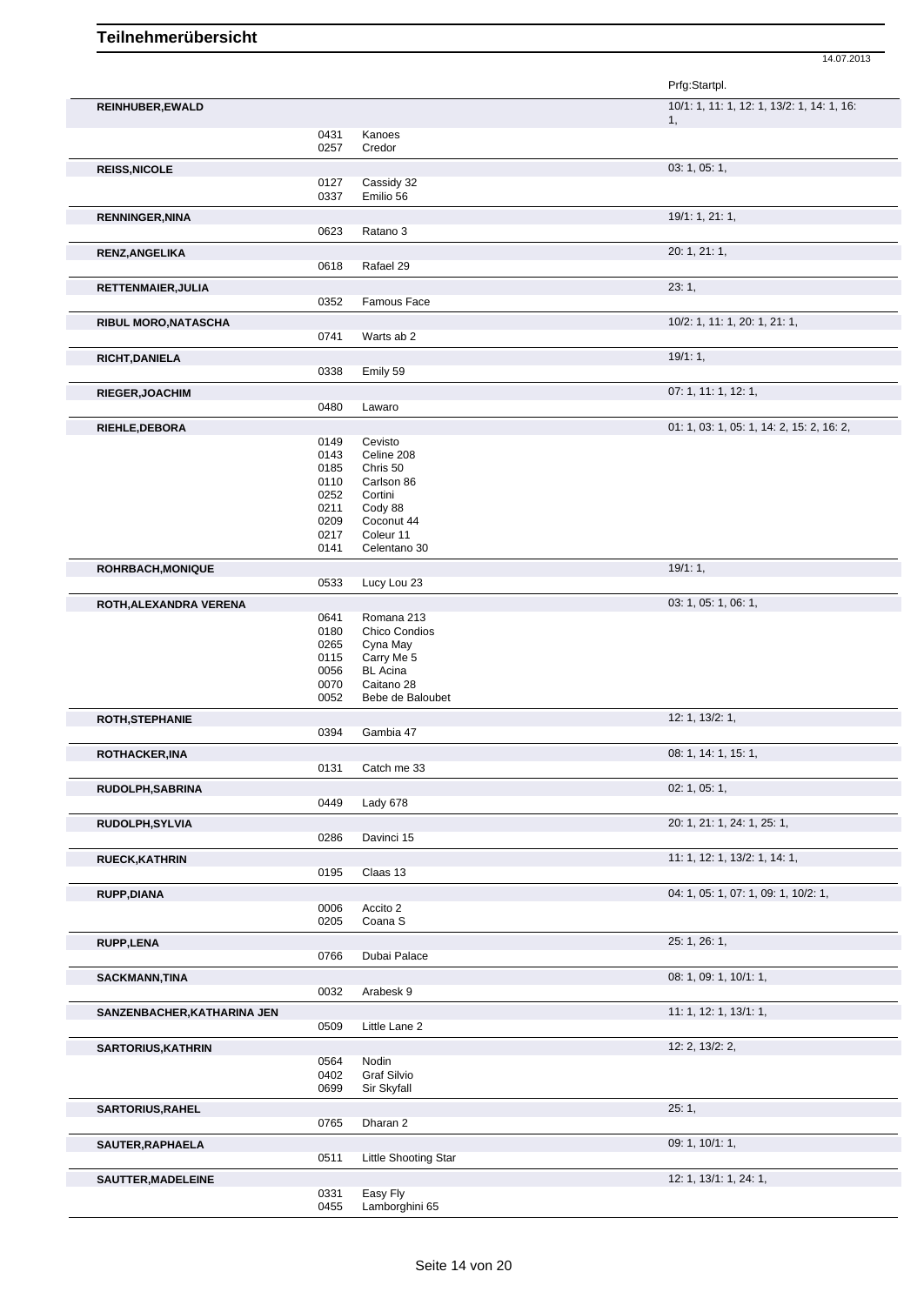| 19/2:2,<br><b>SCHAAF, BIRGIT</b><br>0583<br>Prima Vista 3<br>0548<br><b>Miss Pomeroy</b><br>16:1,<br>Aconell<br>0008<br>0172<br>Cheyene K<br>0081<br>Campari 296<br>0347<br>Evita B 3<br>Thowra<br>0721<br>0008<br>Aconell<br>0172<br>Cheyene K<br>0081<br>Campari 296<br>0347<br>Evita B 3<br>0721<br>Thowra<br>19/2:2,<br>0637<br>Rocher Sch<br>0644<br>Romiana<br>18:1,<br>0637<br>Rocher Sch<br>0644<br>Romiana<br>20:1,<br>0445<br>La Prima Donna De Luxe<br>0498<br>Libertina 15<br>18: 1, 19/2: 1,<br>0737<br>Wakonda 71<br>0448<br>Ladino 164<br>24:1,<br>0017<br>Alibaba 113<br>0101<br>Caretina 28<br>0154<br>Chancero<br>0681<br>Savanna 30<br>0120<br>Cashmere 28<br>0099<br>Carato 3<br>0605<br>Quinta 78<br>0609<br>Quintessenz 4<br>0589<br>Quando tschi<br>0198<br>Claire 92<br>0484<br>Leandra 176<br>0136<br>Caya 19<br>0079<br>Camiello<br>0728<br>Uleika 6<br>0202<br>Classico 55<br>0179<br>Chicita 12<br>0595<br>Quentin Tarantino 4<br>0719<br>Tequila Sunrise 57 | 01: 1, 02: 1, 03: 1, 05: 1, 14: 3, 15: 2,<br>01: 1, 02: 1, 04: 1, 05: 1,<br>08: 1, 09: 1, 10/2: 1, 11: 1,<br>12: 1, 14: 1, 15: 1, |
|------------------------------------------------------------------------------------------------------------------------------------------------------------------------------------------------------------------------------------------------------------------------------------------------------------------------------------------------------------------------------------------------------------------------------------------------------------------------------------------------------------------------------------------------------------------------------------------------------------------------------------------------------------------------------------------------------------------------------------------------------------------------------------------------------------------------------------------------------------------------------------------------------------------------------------------------------------------------------------------|-----------------------------------------------------------------------------------------------------------------------------------|
|                                                                                                                                                                                                                                                                                                                                                                                                                                                                                                                                                                                                                                                                                                                                                                                                                                                                                                                                                                                          |                                                                                                                                   |
| <b>SCHAEFER, NICK</b><br><b>SCHAEFER, TIM</b><br><b>SCHAIBLE, ISABEL</b><br><b>SCHAIBLE, MICHAELA</b><br><b>SCHEFFLER, NICOLE</b><br><b>SCHENK, JESSICA</b><br><b>SCHIERLING, LINDA</b><br><b>SCHLACK, CAROLIN</b><br><b>SCHLACK, FRANZISKA</b><br><b>SCHLUESSELBURG, SVEN</b>                                                                                                                                                                                                                                                                                                                                                                                                                                                                                                                                                                                                                                                                                                           |                                                                                                                                   |
|                                                                                                                                                                                                                                                                                                                                                                                                                                                                                                                                                                                                                                                                                                                                                                                                                                                                                                                                                                                          |                                                                                                                                   |
|                                                                                                                                                                                                                                                                                                                                                                                                                                                                                                                                                                                                                                                                                                                                                                                                                                                                                                                                                                                          |                                                                                                                                   |
|                                                                                                                                                                                                                                                                                                                                                                                                                                                                                                                                                                                                                                                                                                                                                                                                                                                                                                                                                                                          |                                                                                                                                   |
|                                                                                                                                                                                                                                                                                                                                                                                                                                                                                                                                                                                                                                                                                                                                                                                                                                                                                                                                                                                          |                                                                                                                                   |
|                                                                                                                                                                                                                                                                                                                                                                                                                                                                                                                                                                                                                                                                                                                                                                                                                                                                                                                                                                                          |                                                                                                                                   |
|                                                                                                                                                                                                                                                                                                                                                                                                                                                                                                                                                                                                                                                                                                                                                                                                                                                                                                                                                                                          |                                                                                                                                   |
|                                                                                                                                                                                                                                                                                                                                                                                                                                                                                                                                                                                                                                                                                                                                                                                                                                                                                                                                                                                          |                                                                                                                                   |
|                                                                                                                                                                                                                                                                                                                                                                                                                                                                                                                                                                                                                                                                                                                                                                                                                                                                                                                                                                                          |                                                                                                                                   |
|                                                                                                                                                                                                                                                                                                                                                                                                                                                                                                                                                                                                                                                                                                                                                                                                                                                                                                                                                                                          |                                                                                                                                   |
|                                                                                                                                                                                                                                                                                                                                                                                                                                                                                                                                                                                                                                                                                                                                                                                                                                                                                                                                                                                          |                                                                                                                                   |
|                                                                                                                                                                                                                                                                                                                                                                                                                                                                                                                                                                                                                                                                                                                                                                                                                                                                                                                                                                                          |                                                                                                                                   |
|                                                                                                                                                                                                                                                                                                                                                                                                                                                                                                                                                                                                                                                                                                                                                                                                                                                                                                                                                                                          |                                                                                                                                   |
|                                                                                                                                                                                                                                                                                                                                                                                                                                                                                                                                                                                                                                                                                                                                                                                                                                                                                                                                                                                          |                                                                                                                                   |
|                                                                                                                                                                                                                                                                                                                                                                                                                                                                                                                                                                                                                                                                                                                                                                                                                                                                                                                                                                                          |                                                                                                                                   |
|                                                                                                                                                                                                                                                                                                                                                                                                                                                                                                                                                                                                                                                                                                                                                                                                                                                                                                                                                                                          |                                                                                                                                   |
|                                                                                                                                                                                                                                                                                                                                                                                                                                                                                                                                                                                                                                                                                                                                                                                                                                                                                                                                                                                          |                                                                                                                                   |
|                                                                                                                                                                                                                                                                                                                                                                                                                                                                                                                                                                                                                                                                                                                                                                                                                                                                                                                                                                                          |                                                                                                                                   |
|                                                                                                                                                                                                                                                                                                                                                                                                                                                                                                                                                                                                                                                                                                                                                                                                                                                                                                                                                                                          |                                                                                                                                   |
|                                                                                                                                                                                                                                                                                                                                                                                                                                                                                                                                                                                                                                                                                                                                                                                                                                                                                                                                                                                          |                                                                                                                                   |
|                                                                                                                                                                                                                                                                                                                                                                                                                                                                                                                                                                                                                                                                                                                                                                                                                                                                                                                                                                                          |                                                                                                                                   |
|                                                                                                                                                                                                                                                                                                                                                                                                                                                                                                                                                                                                                                                                                                                                                                                                                                                                                                                                                                                          |                                                                                                                                   |
|                                                                                                                                                                                                                                                                                                                                                                                                                                                                                                                                                                                                                                                                                                                                                                                                                                                                                                                                                                                          |                                                                                                                                   |
|                                                                                                                                                                                                                                                                                                                                                                                                                                                                                                                                                                                                                                                                                                                                                                                                                                                                                                                                                                                          |                                                                                                                                   |
|                                                                                                                                                                                                                                                                                                                                                                                                                                                                                                                                                                                                                                                                                                                                                                                                                                                                                                                                                                                          |                                                                                                                                   |
|                                                                                                                                                                                                                                                                                                                                                                                                                                                                                                                                                                                                                                                                                                                                                                                                                                                                                                                                                                                          |                                                                                                                                   |
|                                                                                                                                                                                                                                                                                                                                                                                                                                                                                                                                                                                                                                                                                                                                                                                                                                                                                                                                                                                          |                                                                                                                                   |
|                                                                                                                                                                                                                                                                                                                                                                                                                                                                                                                                                                                                                                                                                                                                                                                                                                                                                                                                                                                          |                                                                                                                                   |
|                                                                                                                                                                                                                                                                                                                                                                                                                                                                                                                                                                                                                                                                                                                                                                                                                                                                                                                                                                                          |                                                                                                                                   |
|                                                                                                                                                                                                                                                                                                                                                                                                                                                                                                                                                                                                                                                                                                                                                                                                                                                                                                                                                                                          | 01: 3, 02: 3, 03: 3, 04: 3, 05: 3, 06: 3,                                                                                         |
|                                                                                                                                                                                                                                                                                                                                                                                                                                                                                                                                                                                                                                                                                                                                                                                                                                                                                                                                                                                          | 14: 3, 15: 3, 16: 2,                                                                                                              |
|                                                                                                                                                                                                                                                                                                                                                                                                                                                                                                                                                                                                                                                                                                                                                                                                                                                                                                                                                                                          |                                                                                                                                   |
|                                                                                                                                                                                                                                                                                                                                                                                                                                                                                                                                                                                                                                                                                                                                                                                                                                                                                                                                                                                          |                                                                                                                                   |
|                                                                                                                                                                                                                                                                                                                                                                                                                                                                                                                                                                                                                                                                                                                                                                                                                                                                                                                                                                                          |                                                                                                                                   |
|                                                                                                                                                                                                                                                                                                                                                                                                                                                                                                                                                                                                                                                                                                                                                                                                                                                                                                                                                                                          |                                                                                                                                   |
|                                                                                                                                                                                                                                                                                                                                                                                                                                                                                                                                                                                                                                                                                                                                                                                                                                                                                                                                                                                          |                                                                                                                                   |
|                                                                                                                                                                                                                                                                                                                                                                                                                                                                                                                                                                                                                                                                                                                                                                                                                                                                                                                                                                                          |                                                                                                                                   |
|                                                                                                                                                                                                                                                                                                                                                                                                                                                                                                                                                                                                                                                                                                                                                                                                                                                                                                                                                                                          |                                                                                                                                   |
|                                                                                                                                                                                                                                                                                                                                                                                                                                                                                                                                                                                                                                                                                                                                                                                                                                                                                                                                                                                          |                                                                                                                                   |
|                                                                                                                                                                                                                                                                                                                                                                                                                                                                                                                                                                                                                                                                                                                                                                                                                                                                                                                                                                                          |                                                                                                                                   |
|                                                                                                                                                                                                                                                                                                                                                                                                                                                                                                                                                                                                                                                                                                                                                                                                                                                                                                                                                                                          |                                                                                                                                   |
|                                                                                                                                                                                                                                                                                                                                                                                                                                                                                                                                                                                                                                                                                                                                                                                                                                                                                                                                                                                          |                                                                                                                                   |
|                                                                                                                                                                                                                                                                                                                                                                                                                                                                                                                                                                                                                                                                                                                                                                                                                                                                                                                                                                                          |                                                                                                                                   |
|                                                                                                                                                                                                                                                                                                                                                                                                                                                                                                                                                                                                                                                                                                                                                                                                                                                                                                                                                                                          |                                                                                                                                   |
|                                                                                                                                                                                                                                                                                                                                                                                                                                                                                                                                                                                                                                                                                                                                                                                                                                                                                                                                                                                          |                                                                                                                                   |
|                                                                                                                                                                                                                                                                                                                                                                                                                                                                                                                                                                                                                                                                                                                                                                                                                                                                                                                                                                                          |                                                                                                                                   |
|                                                                                                                                                                                                                                                                                                                                                                                                                                                                                                                                                                                                                                                                                                                                                                                                                                                                                                                                                                                          |                                                                                                                                   |
| 0196<br>Claire 114<br>0097<br>Captain Jack Sparrow VS                                                                                                                                                                                                                                                                                                                                                                                                                                                                                                                                                                                                                                                                                                                                                                                                                                                                                                                                    |                                                                                                                                   |
| 0003<br>Abramowitsch VS                                                                                                                                                                                                                                                                                                                                                                                                                                                                                                                                                                                                                                                                                                                                                                                                                                                                                                                                                                  |                                                                                                                                   |
| 0084<br>Can do it VS                                                                                                                                                                                                                                                                                                                                                                                                                                                                                                                                                                                                                                                                                                                                                                                                                                                                                                                                                                     |                                                                                                                                   |
| 0191<br>Cinderella VS                                                                                                                                                                                                                                                                                                                                                                                                                                                                                                                                                                                                                                                                                                                                                                                                                                                                                                                                                                    |                                                                                                                                   |
| 0551<br>Mr. Jack Nicolson VS                                                                                                                                                                                                                                                                                                                                                                                                                                                                                                                                                                                                                                                                                                                                                                                                                                                                                                                                                             |                                                                                                                                   |
| <b>SCHMICH, HEIKE</b>                                                                                                                                                                                                                                                                                                                                                                                                                                                                                                                                                                                                                                                                                                                                                                                                                                                                                                                                                                    | 11: 1, 12: 1, 13/2: 1,                                                                                                            |
| 0597<br>Quibell S                                                                                                                                                                                                                                                                                                                                                                                                                                                                                                                                                                                                                                                                                                                                                                                                                                                                                                                                                                        |                                                                                                                                   |
| 19/1: 1, 20: 1,<br><b>SCHMID, VANESSA</b>                                                                                                                                                                                                                                                                                                                                                                                                                                                                                                                                                                                                                                                                                                                                                                                                                                                                                                                                                |                                                                                                                                   |
| 0390<br>Fürst Romadour                                                                                                                                                                                                                                                                                                                                                                                                                                                                                                                                                                                                                                                                                                                                                                                                                                                                                                                                                                   |                                                                                                                                   |
| 0391<br>Fürstin Fabienne                                                                                                                                                                                                                                                                                                                                                                                                                                                                                                                                                                                                                                                                                                                                                                                                                                                                                                                                                                 |                                                                                                                                   |
| <b>SCHMIDT, ARIANE</b>                                                                                                                                                                                                                                                                                                                                                                                                                                                                                                                                                                                                                                                                                                                                                                                                                                                                                                                                                                   | 24: 1, 25: 1, 26: 1,                                                                                                              |
| 0772<br>Mogli<br>0762<br>Calia                                                                                                                                                                                                                                                                                                                                                                                                                                                                                                                                                                                                                                                                                                                                                                                                                                                                                                                                                           |                                                                                                                                   |
|                                                                                                                                                                                                                                                                                                                                                                                                                                                                                                                                                                                                                                                                                                                                                                                                                                                                                                                                                                                          |                                                                                                                                   |
| 21:1,<br><b>SCHMIDT, KATRIN</b><br>0294<br>Deinero                                                                                                                                                                                                                                                                                                                                                                                                                                                                                                                                                                                                                                                                                                                                                                                                                                                                                                                                       |                                                                                                                                   |
|                                                                                                                                                                                                                                                                                                                                                                                                                                                                                                                                                                                                                                                                                                                                                                                                                                                                                                                                                                                          |                                                                                                                                   |
| 11:1, 12:1,<br><b>SCHNEIDER, BETTINA</b><br>0031<br>Arabell 158                                                                                                                                                                                                                                                                                                                                                                                                                                                                                                                                                                                                                                                                                                                                                                                                                                                                                                                          |                                                                                                                                   |
|                                                                                                                                                                                                                                                                                                                                                                                                                                                                                                                                                                                                                                                                                                                                                                                                                                                                                                                                                                                          |                                                                                                                                   |
| 22: 2, 23: 2,<br><b>SCHNEIDER, CHRISTIANE</b><br>0387<br>Fromecs Samarantio                                                                                                                                                                                                                                                                                                                                                                                                                                                                                                                                                                                                                                                                                                                                                                                                                                                                                                              |                                                                                                                                   |
| 0386<br>Fromecs Highlight                                                                                                                                                                                                                                                                                                                                                                                                                                                                                                                                                                                                                                                                                                                                                                                                                                                                                                                                                                |                                                                                                                                   |
| 0287<br>Davinia S                                                                                                                                                                                                                                                                                                                                                                                                                                                                                                                                                                                                                                                                                                                                                                                                                                                                                                                                                                        |                                                                                                                                   |
| 09: 1, 10/1: 1,<br>SCHNEIDER, CHRISTOPH                                                                                                                                                                                                                                                                                                                                                                                                                                                                                                                                                                                                                                                                                                                                                                                                                                                                                                                                                  |                                                                                                                                   |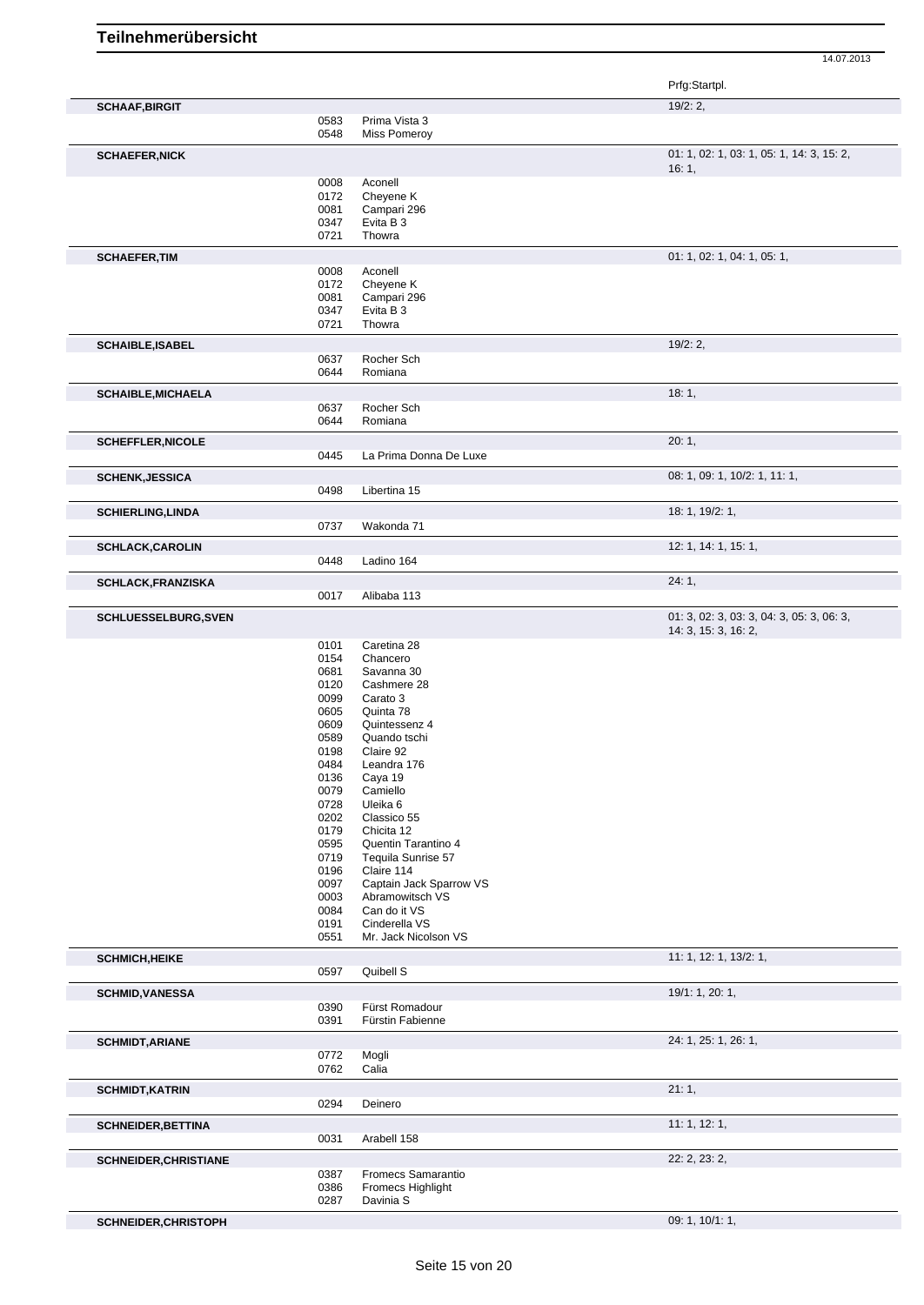14.07.2013

Prfg:Startpl.

|                            | 0749         | Wolke Sieben 50               |                                           |
|----------------------------|--------------|-------------------------------|-------------------------------------------|
|                            |              |                               |                                           |
| <b>SCHNEIDER, PIA</b>      |              |                               | 12: 1, 13/1: 1,                           |
|                            | 0149         | Cevisto                       |                                           |
|                            | 0143         | Celine 208                    |                                           |
|                            | 0185         | Chris 50                      |                                           |
|                            | 0110         | Carlson 86                    |                                           |
|                            | 0252         | Cortini                       |                                           |
|                            | 0211         | Cody 88                       |                                           |
|                            | 0105         | Carla 160                     |                                           |
|                            | 0209         | Coconut 44                    |                                           |
|                            | 0217         | Coleur 11                     |                                           |
| <b>SCHOCK, KLAUS-PETER</b> |              |                               | 03: 1, 04: 1, 05: 1, 06: 1,               |
|                            | 0474         | Laura 325                     |                                           |
|                            |              |                               |                                           |
| <b>SCHOCK, MELANIE</b>     |              |                               | 03: 1, 04: 1, 05: 1, 06: 1,               |
|                            | 0446         | La Toia                       |                                           |
| <b>SCHOEN,EDELTRAUD</b>    |              |                               | 20:1,                                     |
|                            | 0639         | Rocky 1537                    |                                           |
|                            |              |                               |                                           |
| <b>SCHOENLAUB, SANDRA</b>  |              |                               | 01: 1, 04: 1, 05: 2,                      |
|                            | 0711         | Step Dance 2                  |                                           |
|                            | 0194         | Cit 3                         |                                           |
|                            | 0441         | La Bomba VS                   |                                           |
| <b>SCHUCH, CARINA</b>      |              |                               | 23:1,                                     |
|                            | 0285         | Davalino                      |                                           |
|                            |              |                               |                                           |
| <b>SCHUELE, LATOYA</b>     |              |                               | 03: 1, 04: 1, 06: 1, 07: 1,               |
|                            | 0566         | Obolensky                     |                                           |
| <b>SCHUELER, SUSANNE</b>   |              |                               | 01: 1, 02: 2, 03: 2, 04: 2, 05: 2, 23: 2, |
|                            | 0479         | Lavito 6                      |                                           |
|                            | 0373         | First Edition 2               |                                           |
|                            | 0663         | Sala Wasabi                   |                                           |
|                            | 0349         | Fabulus 12                    |                                           |
|                            | 0642         | Romeo 798                     |                                           |
|                            | 0679         | Sargarozsa                    |                                           |
|                            |              |                               |                                           |
| SCHUELER-ZINK, HERBERT     |              |                               | 03: 1, 04: 1, 14: 1, 15: 1,               |
|                            | 0197         | Claire 116                    |                                           |
|                            | 0036         | Archimedes 57                 |                                           |
| <b>SCHUETT, SEBASTIAN</b>  |              |                               | 08: 1, 11: 1,                             |
|                            | 0683         | Scilla-Caryptis               |                                           |
|                            |              |                               |                                           |
| <b>SCHURR, ANNETTE</b>     |              |                               | 12: 1, 13/2: 1,                           |
|                            | 0425         | Illuminati 4                  |                                           |
| <b>SCHWEGLER, SABINE</b>   |              |                               | 09: 1, 10/2: 1,                           |
|                            | 0697         | Sinatra 19                    |                                           |
|                            |              |                               |                                           |
| <b>SEEGER, ANJA</b>        |              |                               | 13/2: 1, 18: 1, 19/2: 1, 20: 1, 22: 1,    |
|                            | 0024         | Andino 11                     |                                           |
|                            | 0393         | Galino 24                     |                                           |
|                            | 0385         | Fräulein Felice S             |                                           |
|                            | 0591<br>0013 | Quattro's Pearl S<br>Agathe S |                                           |
|                            |              |                               |                                           |
| <b>SEIFRIED, SUSANNE</b>   |              |                               | 18:1,                                     |
|                            | 0395         | Gianto                        |                                           |
|                            |              |                               | 04:1,                                     |
| <b>SEITZ, CHRISTINE</b>    | 0170         | <b>Chester King</b>           |                                           |
|                            |              |                               |                                           |
| <b>SEIZ, ANITA</b>         |              |                               | 17: 1, 18: 2, 19/2: 1, 23: 2, 26: 1,      |
|                            | 0668         | San - Gregory                 |                                           |
|                            | 0333         | Ehragon                       |                                           |
|                            | 0418         | Homerun 2                     |                                           |
|                            | 0306         | Die schöne Dörte              |                                           |
|                            | 0291         | De Niro's Tänzerin            |                                           |
|                            | 0657         | Rubidon's Revolverheld        |                                           |
| <b>SEMLER, PIA</b>         |              |                               | 04: 1, 07: 1, 08: 1, 09: 1, 17: 1, 18: 2, |
|                            |              |                               | 19/2: 1, 22: 2, 23: 1,                    |
|                            | 0369         | <b>Filou 1438</b>             |                                           |
|                            | 0104         | Carino Moreno                 |                                           |
|                            | 0348         | Exklusiv 4                    |                                           |
|                            | 0350         | Fallballa 2                   |                                           |
|                            | 0626         | Rawell 14                     |                                           |
|                            | 0542         | Mardschem ox                  |                                           |
|                            | 0284         | Darwin 128                    |                                           |
|                            |              |                               |                                           |
| <b>SIFER, NADINE</b>       |              |                               | 20:1,                                     |
|                            | 0432         | Kasina 2                      |                                           |
| <b>SIMON, ANNE</b>         |              |                               | 23:1,                                     |
|                            |              | Damons Durgo                  |                                           |
|                            |              |                               |                                           |
| SIMON, OLIVER              | 0278         |                               | 10/1: 2, 11: 2, 12: 2,                    |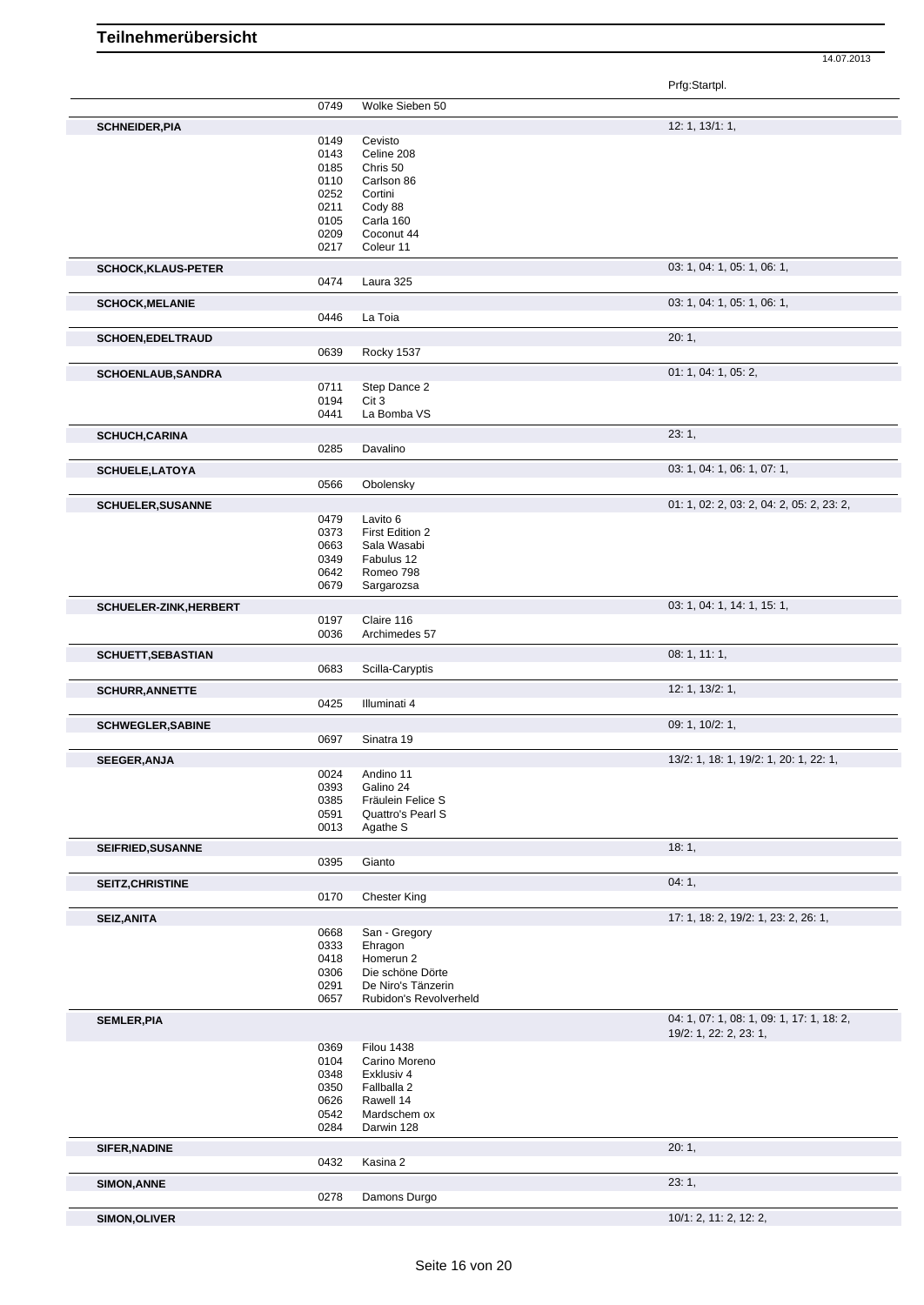Prfg:Startpl.

|                              |              |                                    | , ,,,,.,,,,.,,,                           |
|------------------------------|--------------|------------------------------------|-------------------------------------------|
|                              | 0618         | Rafael 29                          |                                           |
|                              | 0243         | Corazon De Leon 2                  |                                           |
| <b>SKROTZKI,LOREEN</b>       |              |                                    | 24:1,                                     |
|                              | 0301         | Desuela                            |                                           |
| <b>SOLTYS, PAULINE JULIE</b> |              |                                    | 10/2: 1, 11: 1, 12: 1, 13/1: 1,           |
|                              | 0119         | Cashmere 24                        |                                           |
|                              | 0565         | Noel 52                            |                                           |
| SPEIDEL, MARLEN              |              |                                    | 04: 1, 09: 1,                             |
|                              | 0463         | Lanthania 2                        |                                           |
|                              | 0130         | Catania 116                        |                                           |
|                              | 0442<br>0289 | La Camisa Negra<br>Dawson 7        |                                           |
|                              |              |                                    |                                           |
| SPEIDEL, SVEN                |              |                                    | 14: 2, 15: 1, 16: 1,                      |
|                              | 0463<br>0130 | Lanthania 2<br>Catania 116         |                                           |
|                              | 0442         | La Camisa Negra                    |                                           |
|                              | 0382         | Flying Dutchman 62                 |                                           |
|                              | 0289         | Dawson 7                           |                                           |
|                              | 0512         | Little Tangelo                     |                                           |
| <b>SPERLICH, SONJA</b>       |              |                                    | 23:1,                                     |
|                              | 0414         | Heaven's Black Pearl               |                                           |
| <b>SPRUEGEL, MEIKE</b>       |              |                                    | 25:1,                                     |
|                              | 0324         | Doreen 254                         |                                           |
|                              |              |                                    |                                           |
| STAHL, JULIAN                | 0367         | Fighting for you                   | 03: 1, 06: 2,                             |
|                              | 0068         | Cadeau 35                          |                                           |
|                              | 0466         | Lapacho 2                          |                                           |
|                              | 0065         | Cabalito 2                         |                                           |
|                              | 0490         | Lentano 6                          |                                           |
| <b>STECKER, JENNIFER</b>     |              |                                    | 07:1,08:1,                                |
|                              | 0751         | Wonder Girl 12                     |                                           |
| STEURER-COLLEE, BARBARA      |              |                                    | 01: 3, 02: 2, 03: 2, 04: 2, 05: 2, 14: 2, |
|                              | 0213         | Cohiba <sub>6</sub>                |                                           |
|                              | 0571         | Pakkato                            |                                           |
|                              | 0134         | Cavalier 72                        |                                           |
|                              | 0450         | Lady Balou 3                       |                                           |
|                              | 0451         | Lady Gaga 17<br><b>KEC Pandora</b> |                                           |
|                              | 0435<br>0603 | Quiloa du Tillard                  |                                           |
|                              | 0297         | Derrick 109                        |                                           |
|                              | 0050         | <b>Barry Brown Escaille</b>        |                                           |
|                              | 0071         | Cajon                              |                                           |
| <b>STRAUB, ELKE</b>          |              |                                    | 11: 1, 13/2: 1,                           |
|                              | 0354         | Fandango 231                       |                                           |
|                              | 0483         | Leander 257                        |                                           |
| <b>STRECKER, DANIELA</b>     |              |                                    | 22:2,                                     |
|                              | 0296         | Denver 201                         |                                           |
|                              | 0273         | Daily Delight 4                    |                                           |
| <b>STRECKER, REGINA</b>      |              |                                    | 05: 1, 06: 1, 07: 1, 08: 1,               |
|                              | 0607         | Quintera 21                        |                                           |
|                              | 0613         | Qumaira 4                          |                                           |
| <b>STREICHER, HARALD</b>     |              |                                    | 07: 1, 08: 1, 09: 1, 10/2: 1, 11: 1,      |
|                              | 0501         | Lilleby                            |                                           |
|                              | 0412<br>0122 | Hassana<br>Casino Royal S 2        |                                           |
|                              |              |                                    |                                           |
| <b>TAXIS, MAREN</b>          |              |                                    | 09: 1, 10/1: 1, 11: 1, 12: 1, 13/1: 2,    |
|                              | 0038         | Arielle R                          |                                           |
|                              | 0409<br>0362 | Hale Bud<br>Feli 17                |                                           |
|                              |              |                                    |                                           |
| <b>THAL, EVELIN</b>          |              |                                    | 21:1,                                     |
|                              | 0556         | My Lord 114                        |                                           |
| <b>THALER, ANDREA</b>        |              |                                    | 11: 1, 12: 1, 13/2: 1,                    |
|                              | 0502         | Limbo 137                          |                                           |
| <b>THANNER, CAROLIN</b>      |              |                                    | 01: 1, 02: 1, 03: 2, 04: 1, 05: 1, 06: 1, |
|                              |              |                                    | 16:1,                                     |
|                              | 0255         | Countdown 31                       |                                           |
|                              | 0596         | Querido 29                         |                                           |
|                              | 0377         | Flashdance 63                      |                                           |
| <b>THOM, SYLVIA</b>          |              |                                    | 23:2,                                     |
|                              | 0308         | Disco Time                         |                                           |
|                              | 0669         | San Gardo                          |                                           |
| <b>THOMA, STEFANIE</b>       |              |                                    | 12: 1, 13/2: 1,                           |
|                              | 0422         | IBAPRO's La Liscalina              |                                           |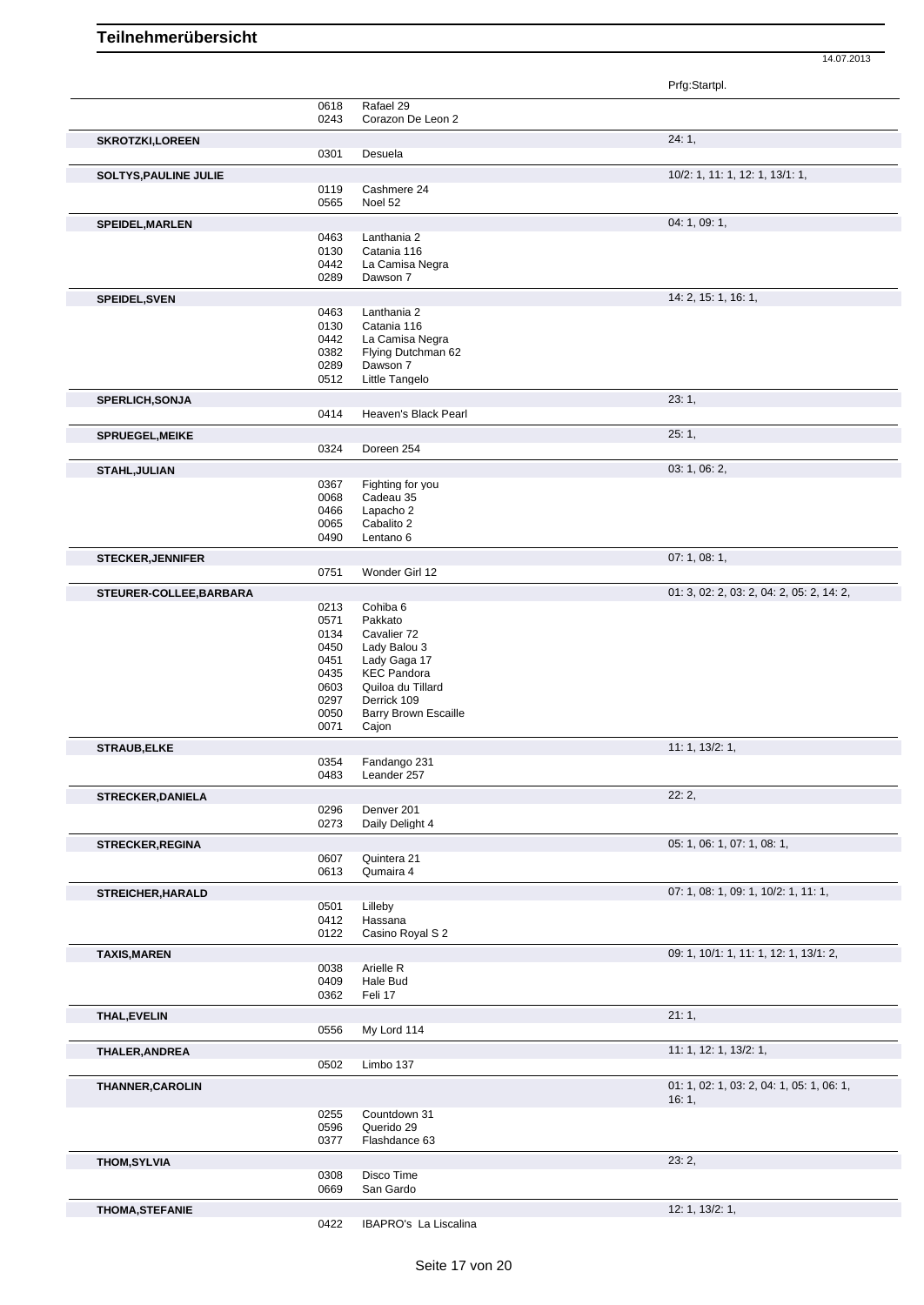|                                |              |                                | $\ldots$ g $\ldots$ $\ldots$               |
|--------------------------------|--------------|--------------------------------|--------------------------------------------|
|                                | 0423         | <b>IBAPRO's Cengia Martini</b> |                                            |
|                                |              |                                |                                            |
| <b>THUSS, ANKE</b>             |              |                                | 19/2: 1, 20: 1, 21: 1,                     |
|                                | 0015         | Akido 13                       |                                            |
|                                | 0383         | For Joy 17                     |                                            |
|                                | 0344         | Estela                         |                                            |
|                                | 0647         | Rosaleen 3                     |                                            |
|                                | 0346         | Eurostar 6                     |                                            |
|                                |              |                                |                                            |
| THUSS, WOLFGANG                |              |                                | 11:1, 12:1,                                |
|                                | 0015         | Akido 13                       |                                            |
|                                | 0383         | For Joy 17                     |                                            |
|                                | 0647         | Rosaleen 3                     |                                            |
|                                | 0346         | Eurostar 6                     |                                            |
| <b>TIROKE, JEANETTE</b>        |              |                                | 09: 1, 14: 2, 16: 1,                       |
|                                |              |                                |                                            |
|                                | 0230         | Consuela 12                    |                                            |
|                                | 0067         | Caddy T                        |                                            |
|                                | 0231         | Contador 24                    |                                            |
|                                | 0138         | Cayenne T.                     |                                            |
|                                | 0192         | Cinema F.                      |                                            |
| <b>TIROKE, NIKLAS</b>          |              |                                | 08: 2, 09: 2, 10/1: 2, 11: 2, 12: 2, 13/1: |
|                                |              |                                | 2,                                         |
|                                | 0230         | Consuela 12                    |                                            |
|                                | 0067         | Caddy T                        |                                            |
|                                | 0231         | Contador 24                    |                                            |
|                                |              |                                |                                            |
|                                | 0138         | Cayenne T.                     |                                            |
|                                | 0192         | Cinema F.                      |                                            |
| TRAUB, YASMINE                 |              |                                | 01: 1, 02: 1, 03: 1, 08: 1, 09: 1,         |
|                                | 0089         | Candillos 7                    |                                            |
|                                | 0147         | Centurio 32                    |                                            |
| TRUNK, KATJA                   |              |                                | 19/1:1,                                    |
|                                | 0520         | Loreen 136                     |                                            |
|                                |              |                                |                                            |
| <b>UMBACH, MICHAELA</b>        |              |                                | 04: 1, 07: 1,                              |
|                                | 0577         | Pikeur 115                     |                                            |
|                                | 0262         | Curly Sue 104                  |                                            |
| <b>UMBACH, SABRINA</b>         |              |                                | 04: 1, 07: 2,                              |
|                                | 0022         | Amigo 1564                     |                                            |
|                                | 0646         | Ronaldo 54                     |                                            |
|                                |              |                                |                                            |
| <b>VEJMELKA, EVA</b>           |              |                                | 01: 1, 02: 1, 03: 1, 06: 1, 14: 2, 15: 3,  |
|                                | 0002         | Abbyville                      |                                            |
|                                | 0122         | Casino Royal S 2               |                                            |
|                                | 0182         | Chilly Billy 2                 |                                            |
|                                | 0183         | China Town 2                   |                                            |
|                                | 0261         | Cupido 82                      |                                            |
|                                | 0452         | Lady Mc Cloud                  |                                            |
|                                |              |                                |                                            |
|                                | 0181         | Chilli Cheeks SR               |                                            |
|                                | 0712         | Stipetto qui Star              |                                            |
|                                | 0266         | Cynthia 39                     |                                            |
|                                | 0272         | Dagobert 108                   |                                            |
| <b>VOELKER, MELANIE</b>        |              |                                | 16: 1, 20: 2, 22: 1,                       |
|                                | 0658         | Rubinee 6                      |                                            |
|                                | 0693         | Sienna Nova                    |                                            |
|                                |              |                                |                                            |
| VOGELMANN, BARBARA             |              | Cordero 8                      | 10/1: 1, 11: 1, 12: 1,                     |
|                                | 0244         |                                |                                            |
| <b>VOLK, MARION</b>            |              |                                | 11: 1, 12: 1,                              |
|                                | 0401         | Graf Günther 4                 |                                            |
| <b>WACKER, MANDY</b>           |              |                                | 12: 1, 13/2: 1, 20: 1,                     |
|                                | 0543         | Mastro's Naxus                 |                                            |
|                                |              |                                |                                            |
| <b>WAGENSEIL, SILVIA</b>       |              |                                | 17:1, 18:1,                                |
|                                | 0333         | Ehragon                        |                                            |
| <b>WEIDNER, PETRA</b>          |              |                                | 19/1: 1, 20: 1, 21: 1,                     |
|                                | 0268         | D' Artagnan 3                  |                                            |
|                                |              |                                |                                            |
| <b>WEIGEL, JESSICA</b>         |              |                                | 04: 1, 05: 1, 07: 2, 08: 2,                |
|                                | 0508         | Little Jon 2                   |                                            |
|                                | 0753         | Wonne 110                      |                                            |
| <b>WEIGT, YVONNE KATHARINA</b> |              |                                | 01: 2, 02: 2, 05: 2, 14: 2, 16: 2,         |
|                                | 0510         | Little Lucky Look              |                                            |
|                                | 0155         | Chap 32                        |                                            |
|                                | 0494         | Leopold 205                    |                                            |
|                                |              |                                |                                            |
|                                |              |                                |                                            |
|                                | 0489         | Lennox 351                     |                                            |
|                                | 0020         | Amicelli 131                   |                                            |
| <b>WEIMER, JAN</b>             |              |                                | 17: 1, 22: 2, 23: 1,                       |
|                                | 0328         | Duc de Mettelheim              |                                            |
|                                | 0707<br>0434 | Souverän 5<br>Kassiopeia 30    |                                            |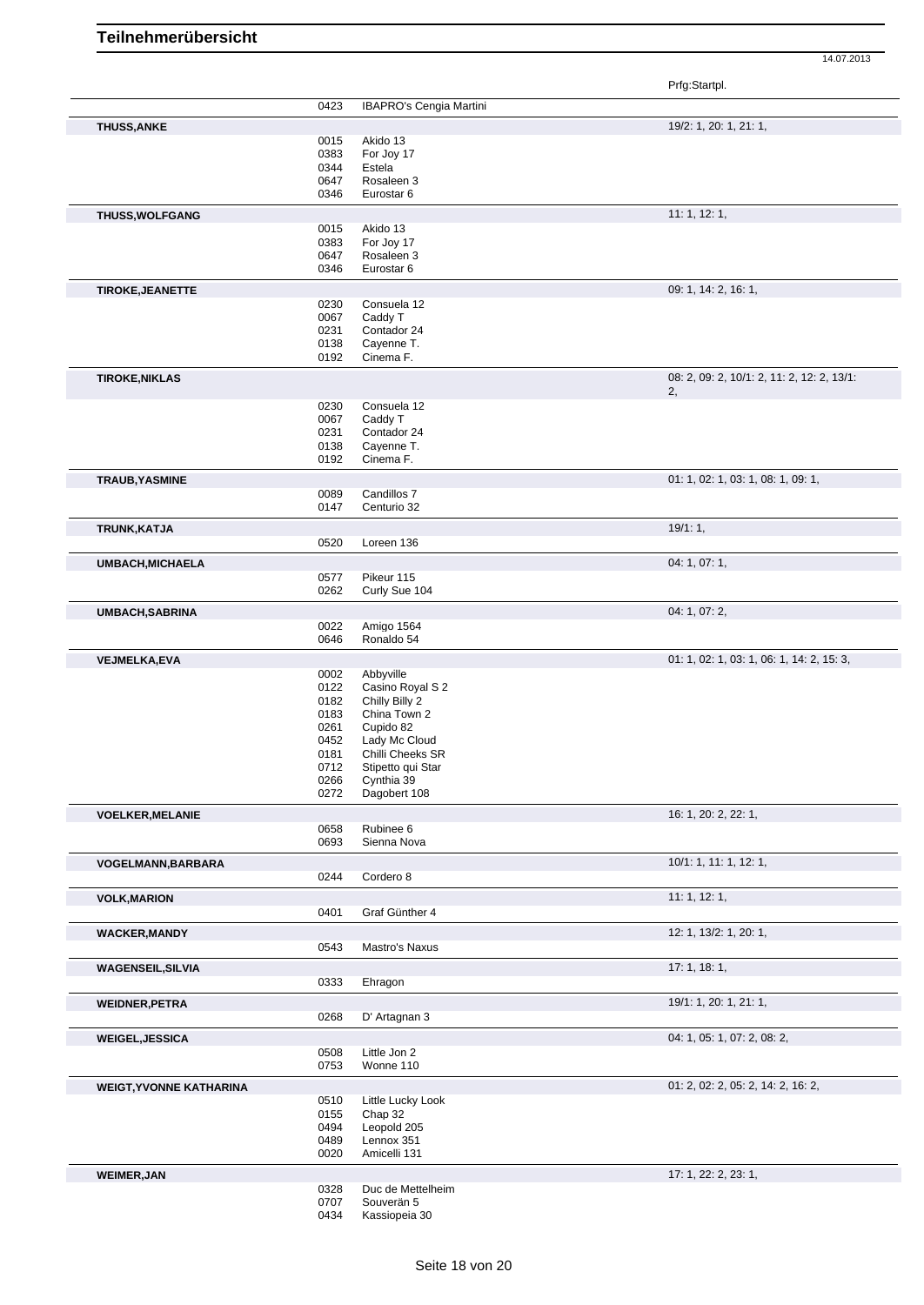Prfg:Startpl.

|                                                                                                                                                                         | 0530         | Lucina di Mettelheim     |                                           |
|-------------------------------------------------------------------------------------------------------------------------------------------------------------------------|--------------|--------------------------|-------------------------------------------|
|                                                                                                                                                                         | 0469         | Larina 136               |                                           |
|                                                                                                                                                                         |              |                          | 12: 1, 13/2: 1, 18: 1, 19/2: 2, 22: 2,    |
| <b>WEIMER, NICOLE</b>                                                                                                                                                   | 0655         | Royal Velvet 2           |                                           |
|                                                                                                                                                                         | 0293         | Deianeira                |                                           |
|                                                                                                                                                                         | 0629         | Rhea 23                  |                                           |
|                                                                                                                                                                         | 0434         | Kassiopeia 30            |                                           |
|                                                                                                                                                                         | 0530         | Lucina di Mettelheim     |                                           |
|                                                                                                                                                                         | 0064         | Buster xx 41             |                                           |
|                                                                                                                                                                         | 0388         | Fuhur 2                  |                                           |
| <b>WEINBRENNER, LINDA</b>                                                                                                                                               |              |                          | 25: 1, 26: 1,                             |
|                                                                                                                                                                         | 0353         | Fancy 56                 |                                           |
|                                                                                                                                                                         |              |                          |                                           |
| WEINBRENNER, ULRIKE                                                                                                                                                     |              |                          | 13/2: 1, 19/1: 1, 22: 1,                  |
|                                                                                                                                                                         | 0060<br>0353 | Borsalino 28<br>Fancy 56 |                                           |
|                                                                                                                                                                         |              |                          |                                           |
| <b>WEIPPERT, STEFFEN</b>                                                                                                                                                |              |                          | 23:1,                                     |
|                                                                                                                                                                         | 0224         | Con Dios 14              |                                           |
|                                                                                                                                                                         | 0686         | Scooby Doo 36            |                                           |
| <b>WEISS, LENA</b>                                                                                                                                                      |              |                          | 10/2:1,                                   |
|                                                                                                                                                                         | 0035         | Araconda 5               |                                           |
|                                                                                                                                                                         | 0139         | Cayman 14                |                                           |
| <b>WENGERT, ISABELL</b>                                                                                                                                                 |              |                          | 22:1,                                     |
|                                                                                                                                                                         | 0021         | Amici Per La Vita        |                                           |
|                                                                                                                                                                         |              |                          | 25:1,                                     |
| <b>WESTERMANN, IRIS</b>                                                                                                                                                 | 0293         | Deianeira                |                                           |
|                                                                                                                                                                         |              |                          |                                           |
| <b>WIEDEMANN, SASKIA</b>                                                                                                                                                |              |                          | 25:1,                                     |
|                                                                                                                                                                         | 0295         | Deniro 5                 |                                           |
| <b>WIEDEMANN, THOMAS</b>                                                                                                                                                |              |                          | 04: 1, 05: 1, 14: 1, 15: 1,               |
|                                                                                                                                                                         | 0076         | Calippo 42               |                                           |
|                                                                                                                                                                         |              |                          | 01: 1, 02: 1, 03: 2, 04: 1, 05: 1, 06: 2, |
| <b>WIELAND, ANN-CHRISTIN</b>                                                                                                                                            |              |                          |                                           |
|                                                                                                                                                                         | 0400<br>0725 | Gloria 522<br>Torino 34  |                                           |
|                                                                                                                                                                         | 0458         | Landdame 17              |                                           |
|                                                                                                                                                                         | 0142         | Celine 165               |                                           |
|                                                                                                                                                                         | 0540         | Manchester 17            |                                           |
|                                                                                                                                                                         | 0594         | Quentin 85               |                                           |
|                                                                                                                                                                         | 0757         | Zodiak 17                |                                           |
|                                                                                                                                                                         | 0720         | Tesottho                 |                                           |
|                                                                                                                                                                         | 0747         | Wijnand                  |                                           |
|                                                                                                                                                                         | 0748         | Wilson 71                |                                           |
| <b>WIELAND, FRANK</b>                                                                                                                                                   |              |                          | 03: 1, 04: 1, 05: 1, 14: 2, 15: 1, 16: 2, |
|                                                                                                                                                                         | 0400         | Gloria 522               |                                           |
|                                                                                                                                                                         | 0254         | Costa Rica 48            |                                           |
|                                                                                                                                                                         |              | Torino 34                |                                           |
|                                                                                                                                                                         |              |                          |                                           |
|                                                                                                                                                                         | 0725<br>0458 | Landdame 17              |                                           |
|                                                                                                                                                                         | 0142         | Celine 165               |                                           |
|                                                                                                                                                                         | 0540         | Manchester 17            |                                           |
|                                                                                                                                                                         | 0504         | Linton de Luxe           |                                           |
|                                                                                                                                                                         | 0594         | Quentin 85               |                                           |
|                                                                                                                                                                         | 0757         | Zodiak 17                |                                           |
|                                                                                                                                                                         | 0720         | Tesottho                 |                                           |
|                                                                                                                                                                         | 0747         | Wijnand                  |                                           |
|                                                                                                                                                                         | 0748         | Wilson 71                |                                           |
|                                                                                                                                                                         |              |                          | 20:1,                                     |
|                                                                                                                                                                         | 0633         | River Dance 14           |                                           |
|                                                                                                                                                                         |              |                          |                                           |
|                                                                                                                                                                         |              |                          | 26:1,                                     |
|                                                                                                                                                                         | 0771         | Mirabelle                |                                           |
|                                                                                                                                                                         |              |                          | 17:1,                                     |
|                                                                                                                                                                         | 0649         | Rosenstein 4             |                                           |
|                                                                                                                                                                         |              |                          | 21: 1, 24: 1,                             |
|                                                                                                                                                                         | 0703         | Solano 11                |                                           |
|                                                                                                                                                                         |              |                          |                                           |
|                                                                                                                                                                         |              |                          | 19/1: 1, 21: 1,                           |
|                                                                                                                                                                         | 0745         | Whoopy Goldberg 3        |                                           |
|                                                                                                                                                                         |              |                          | 12:1,                                     |
|                                                                                                                                                                         | 0732         | Unlimited 13             |                                           |
|                                                                                                                                                                         |              |                          | 10/1: 1, 13/1: 1, 20: 1, 21: 1, 22: 1,    |
|                                                                                                                                                                         | 0734         | Varissima                |                                           |
|                                                                                                                                                                         | 0433         | Kassiopeia 25            |                                           |
|                                                                                                                                                                         | 0574         | PBM Cinderella           |                                           |
| <b>WIELAND, LARISSA</b><br><b>WIEMANN, FRANZISKA</b><br><b>WILD, ELISABETH</b><br>WINDMUELLER, LYDIA<br><b>WITHOPF, JULIA</b><br>WITTWER, KIM<br><b>WOERNER, ANNIKA</b> | 0688         | Sedan 36                 |                                           |
|                                                                                                                                                                         | 0146         | Centur                   |                                           |
| <b>WORM, MIRIAM</b>                                                                                                                                                     |              |                          | 18: 1, 19/2: 1,                           |